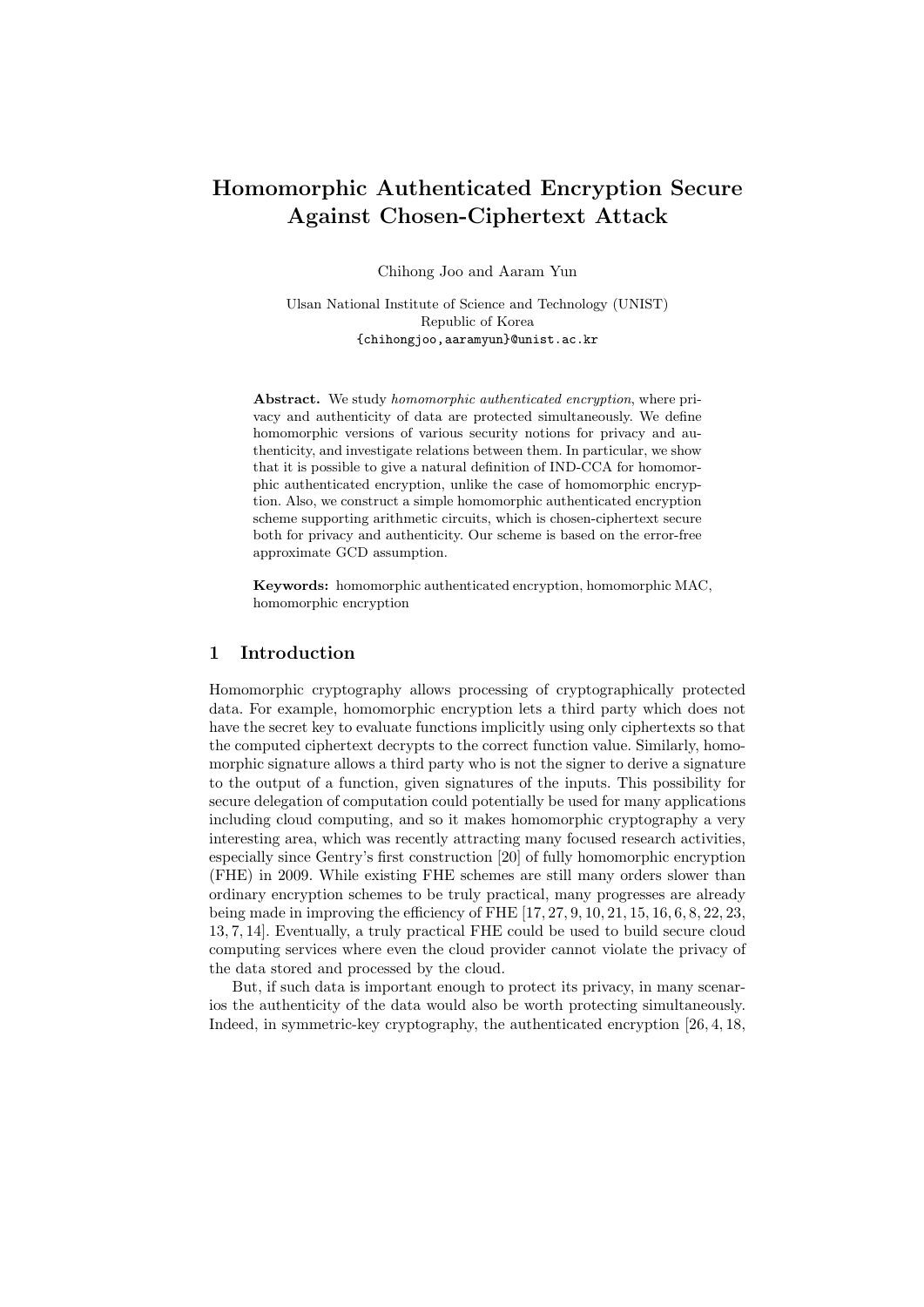25] is exactly such a primitive protecting both. Therefore, we would like to study homomorphic authenticated encryption (henceforth abbreviated as HAE), which is a natural analogue of the authenticated encryption for homomorphic cryptography. A HAE is a symmetric-key primitive which allows public evaluation of functions using only corresponding ciphertexts.

Just as in the case of homomorphic encryption, one important goal in this area would be to design a fully homomorphic authenticated encryption. Since there are several known FHE constructions, we may construct a fully homomorphic authenticated encryption scheme by generic composition [4] with a fully homomorphic signature, or even a fully homomorphic MAC. But until very recently, the homomorphic signature scheme closest to being fully homomorphic was [5], where only low-degree polynomial functions are supported. A fully homomorphic MAC is proposed by Gennaro and Wichs [19], but it supports only a limited number of verification queries, so that the solution is in a sense incomplete. So far, the problem of constructing a fully homomorphic authenticated encryption is still not solved completely satisfyingly.<sup>1</sup>

Our contribution in this paper is twofold. First, we define various security notions for HAE and study relations among them. For privacy, we define homomorphic versions of IND-CPA and IND-CCA. While IND-CCA is not achievable for homomorphic encryption due to malleability, nevertheless we may define a version of IND-CCA for HAE. It is because that for HAE, encryption of a plaintext is done with respect to a 'label', and similarly decryption of a ciphertext is done with respect to a 'labeled program'. So, while the ciphertext is still malleable by function evaluation, a decryption query should essentially declare how the ciphertext was produced. This allows a homomorphic version of IND-CCA to be defined naturally.

For authenticity, we define UF-CPA, the homomorphic version of the unforgeability when the adversary has access to the encryption oracle. We also consider UF-CCA, where the adversary has both the encryption oracle and the decryption oracle. Moreover, we consider strong unforgeability flavors of authenticity, and define homomorphic versions accordingly: SUF-CPA and SUF-CCA. We investigate relationship between these notions, and, for example, show that SUF-CPA implies SUF-CCA. And, we show that IND-CPA and SUF-CPA imply IND-CCA. Together, this shows that a HAE scheme with IND-CPA and SUF-CPA security is in fact IND-CCA and SUF-CCA.

The second contribution is that we propose a HAE scheme supporting arithmetic circuits. This scheme is somewhat homomorphic and not fully homomorphic, but we show that our scheme is secure and satisfies both IND-CCA and SUF-CCA. Another appeal of our scheme is that it is a straightforward construction based on the error-free approximate GCD (EF-AGCD) assumption. EF-AGCD assumption was used before [17, 15, 16, 13, 14] in constructing fully

<sup>1</sup> Very recently, some constructions of leveled fully homomorphic signature schemes are proposed [28, 24], after the current paper has been submitted to Asiacrypt. So, at least the fully homomorphic authenticated encryption via generic composition would be possible now.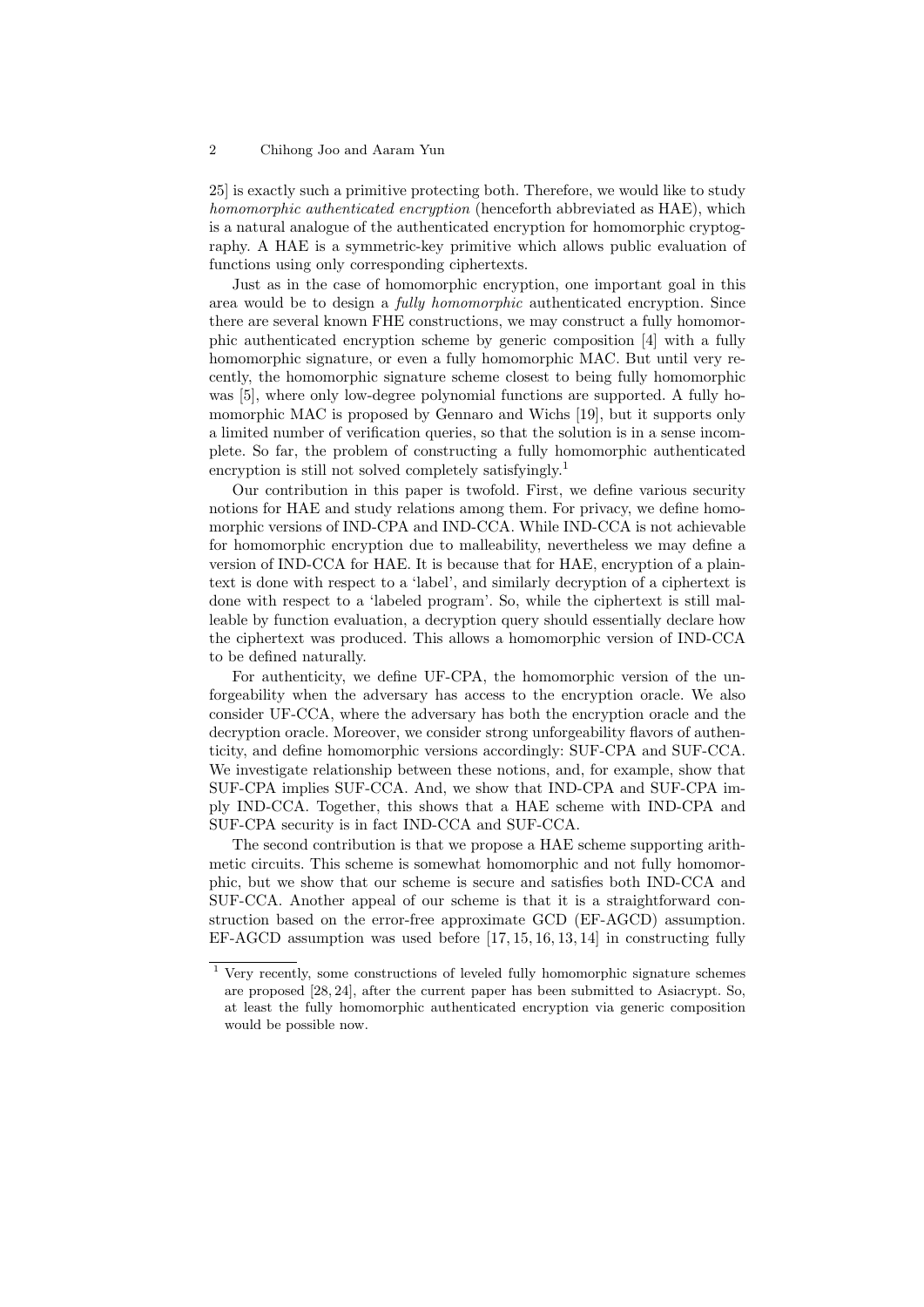homomorphic encryption schemes supporting boolean circuits, but here we use it to construct a HAE scheme supporting arithmetic circuits on  $\mathbb{Z}_Q$  for  $Q \in \mathbb{Z}^+$ .

# 2 Related Work

After this paper has been submitted to Asiacrypt, there were many progresses in the area of homomorphic signatures. In CRYPTO 2014, Catalano, Fiore, and Warinschi constructed homomorphic signature schemes for polynomial functions [12]. Compared with the scheme of Boneh and Freeman [5], their construction is in the standard model, and allows efficient verification.

Also, more relevantly, constructions of (leveled) fully homomorphic signature schemes are proposed by Wichs [28] and also by Gorbunov and Vaikuntanathan [24]. Therefore, the fully homomorphic authenticated encryption scheme via generic composition would be now possible, using these. However, currently known FHEs require large amount of ciphertext expansion, and that would become worse by generic composition. Designing more efficient fully homomorphic authenticated encryption would be an interesting problem.

Gennaro and Wichs [19] proposed the first construction of the fully homomorphic MAC. Their construction uses FHE, and exploits randomness in the encryption to hide data necessary for authentication. In fact, since their scheme encrypts plaintexts using FHE, it is already a fully homomorphic authenticated encryption. But, their construction essentially does not allow verification queries, so it satisfies only weaker security notions: IND-CPA and UF-CPA, according to our definition.

Catalano and Fiore [11] proposed two somewhat homomorphic MACs supporting arithmetic circuits on  $\mathbb{Z}_p$  for prime modulus p. In their construction, a MAC for a message m is a polynomial  $\sigma(X)$  such that its constant term  $\sigma(0)$ is equal to the message m, and its value  $\sigma(\alpha)$  on a secret random point  $\alpha$  is equal to randomness determined by the label  $\tau$  of the message m. While their construction is very simple and practical, it does not protect privacy of data, and it seems that this cannot be changed by simple modifications, for example by choosing a secret random value  $\beta$  as the value satisfying  $\sigma(\beta) = m$ . Also, the size of the modulus  $p$  is related to the security of the scheme, so it cannot be chosen arbitrarily.

Our scheme is not as efficient as the schemes of Catalano and Fiore, but certainly more efficient than the generically composed HAE of a FHE scheme and the Catalano-Fiore homomorphic MAC. And our scheme is also relatively straightforward. Moreover, in our construction, the security does not depend on the modulus Q so that it can be chosen arbitrarily depending on the application.

Our scheme can also be compared with a homomorphic encryption scheme called IDGHV presented in [13]. It supports encryption of a plaintext vector  $(m_1, \ldots, m_\ell)$  where each  $m_i$  is an element in  $\mathbb{Z}_{Q_i}$ . Like our scheme, IDGHV also uses the Chinese remainder theorem, and indeed our construction can be seen as a special-case, symmetric-key variant of IDGHV where  $\ell = 1$ , and where encryption randomness is pseudorandomly generated from the label. We intentionally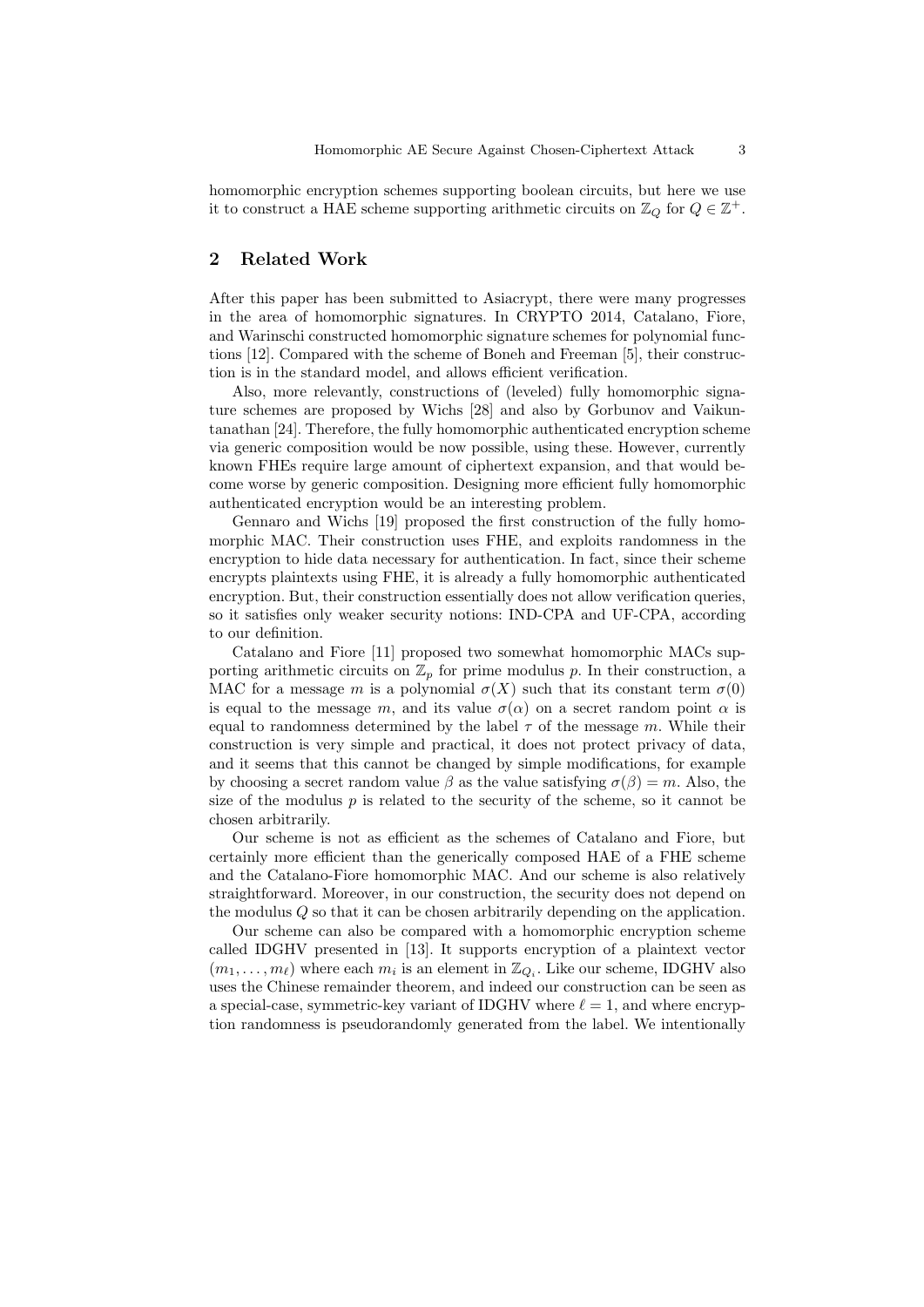omitted encryption of multiple plaintexts for simplicity of exposition, but our construction can naturally be extended in this way.

Security notions of the authenticated encryption was studied before. Bellare and Namprempre [4] studied both privacy and authenticity of authenticated encryption schemes, and the authenticity notions are later studied further by Bellare, Goldreich and Mityagin [2]. Our UF-CPA and SUF-CPA can be considered as homomorphic versions of INT-PTXT-1 and INT-CTXT-1 of [2], respectively. Our UF-CCA and SUF-CCA are comparable to homomorphic versions of INT-PTXT-M and INT-CTXT-M, respectively, but in our (S)UF-CCA, the adversary has access to the decryption oracle, while in INT-PTXT-M and INT-CTXT-M, the adversary has access to the verification oracle.

# 3 Preliminary

### 3.1 Notations

For any  $a \in \mathbb{R}$ , the *nearest integer* |a| of a is defined as the unique integer in  $[a - \frac{1}{2}, a + \frac{1}{2})$ . The ring  $\mathbb{Z}_n$  of integers modulo n is represented as the set  $\mathbb{Z} \cap (-\frac{n}{2}, \frac{n}{2}]$ . That is, x mod  $n = x - \lfloor x/n \rfloor \cdot n$  for any  $x \in \mathbb{Z}$ . For example, we have  $\mathbb{Z}_2 = \{0, 1\}, \mathbb{Z}_3 = \{-1, 0, 1\}.$ 

For any mutually prime  $n, m \in \mathbb{Z}^+$ ,  $\mathrm{CRT}_{(n,m)}$  is the isomorphism  $\mathbb{Z}_n \times \mathbb{Z}_m \to$  $\mathbb{Z}_{nm}$ , such that for any  $(a, b) \in \mathbb{Z}_n \times \mathbb{Z}_m$ , we have

$$
(\mathrm{CRT}_{(n,m)}(a,b) \bmod n, \mathrm{CRT}_{(n,m)}(a,b) \bmod m) = (a,b) .
$$

In this paper, the security parameter is always denoted as  $\lambda$ , and the expression  $f(\lambda) = \text{neql}(\lambda)$  means that  $f(\lambda)$  is a negligible function, that is, for any  $c > 0$ , we have  $|f(\lambda)| \leq \lambda^{-c}$  for all  $\lambda \in \mathbb{Z}^+$  large enough.

Also, lg means the logarithm to base 2. And  $\Delta(D_1, D_2)$  denotes the statistical distance between two distributions  $D_1$  and  $D_2$ .

A notation like  $(\tau, \cdot) \in S$  is an abbreviation for  $\exists x (\tau, x) \in S$ . Naturally,  $(\tau, \cdot) \notin S$  is its negation,  $\forall x (\tau, x) \notin S$ . This notation can also be generalized to *n*-tuples for  $n > 2$ , for example  $(\tau, \cdot, \cdot) \in S$ .

### 3.2 Security Assumptions

Here we define security assumptions we use in this paper. First, let us define some distributions. For  $p, q_0, \rho \in \mathbb{Z}^+$ , we define the distribution  $\mathcal{D}(p, q_0, \rho)$  as

$$
\mathcal{D}(p,q_0,\rho) := \{ \text{choose } q \stackrel{\hspace{0.1em}\mathsf{\scriptscriptstyle\$}}{\leftarrow} \mathbb{Z} \cap [0,q_0), \ r \stackrel{\hspace{0.1em}\mathsf{\scriptscriptstyle\$}}{\leftarrow} \mathbb{Z} \cap (-2^\rho,2^\rho) : \text{ output } pq + r \} \ .
$$

Clearly, we can efficiently sample from the above distribution. In this paper, when a distribution is given as an input to an algorithm, it means that a sampling oracle for the distribution is given.

Let PRIME be the set of all prime numbers, and  $ROUGH(x)$  the set of all 'x-rough integers', that is, integers having no prime factors less than  $x$ .

In the following, the parameters  $\rho$ ,  $\eta$ ,  $\gamma$  are polynomially bounded functions of  $\lambda$ , and we assume they can be efficiently computed, given  $\lambda$ .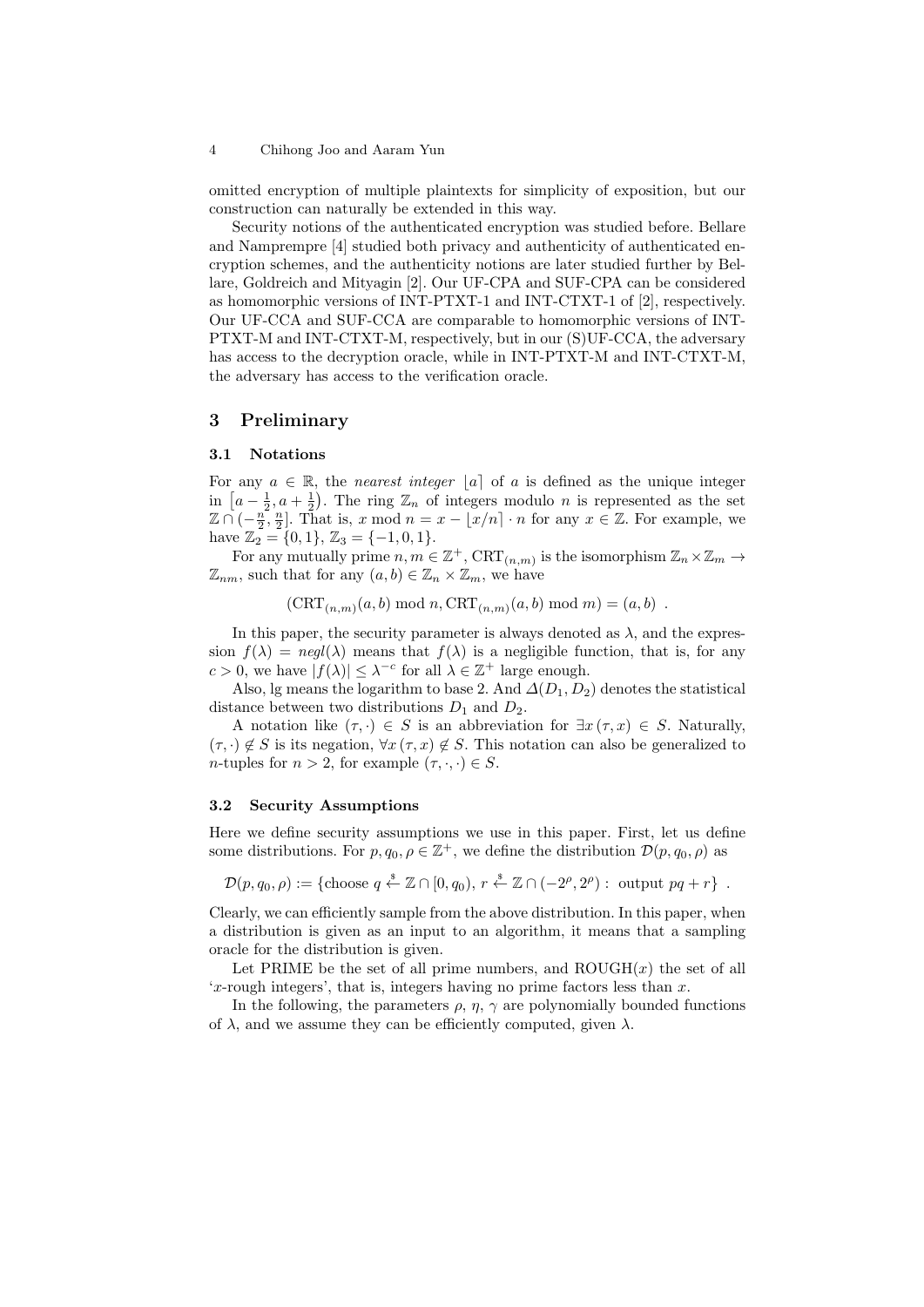Definition 1 (Error-Free Approximate GCD Assumption). The (computational)  $(\rho, \eta, \gamma)$ -EF-AGCD assumption is that, for any PPT adversary A, we have

$$
Pr [A(1\lambda, y0, \mathcal{D}(p, q0, \rho)) = p] = negl(\lambda) ,
$$

where  $p \stackrel{\$}{\leftarrow} [2^{\eta-1}, 2^{\eta}) \cap \text{PRIME}, q_0 \stackrel{\$}{\leftarrow} [0, 2^{\gamma}/p) \cap \text{ROUGH}(2^{\lambda^2}), and y_0 = pq_0.$ 

The EF-AGCD assumption is suggested by Coron et al. [15] to prove the security of their variant of the DGHV scheme [17]. There is also a decisional version, suggested by Cheon at al. [13]:

Definition 2 (Decisional Error-Free Approximate GCD Assumption). The decisional  $(\rho, \eta, \gamma)$ -EF-AGCD assumption is that, for any PPT distinguisher D, the following value is negligible:

$$
\left| \Pr\left[D(1^{\lambda}, y_0, \mathcal{D}(p, q_0, \rho), z) = 1 \mid z \leftarrow \mathcal{D}(p, q_0, \rho) \right] - \Pr\left[D(1^{\lambda}, y_0, \mathcal{D}(p, q_0, \rho), z) = 1 \mid z \stackrel{\hspace{0.1em}\mathsf{\scriptscriptstyle\$}}{\leftarrow} \mathbb{Z}_{y_0}\right] \right| ,
$$

where  $p \stackrel{\$}{\leftarrow} [2^{\eta-1}, 2^{\eta}) \cap \text{PRIME}, q_0 \stackrel{\$}{\leftarrow} [0, 2^{\gamma}/p) \cap \text{ROUGH}(2^{\lambda^2}), and y_0 = pq_0.$ 

Recently Coron et al. proved the equivalence of the EF-AGCD assumption and the decisional EF-AGCD assumption [14]. In Theorem 6, we show that our scheme is IND-CPA under the decisional EF-AGCD assumption. Hence, our scheme's security is in fact based on the (computational) EF-AGCD assumption, due to the equivalence.

# 4 Homomorphic Authenticated Encryption

Here we define the homomorphic authenticated encryption and its security. In the following,  $M, C, \mathcal{L}, \mathcal{F}$  are the plaintext space, the ciphertext space, the label space, and the *admissible function space*, respectively.

### 4.1 Syntax

Labeled Programs. First, let us define labeled programs, a concept first introduced in [19].

For each HAE, a set of admissible functions  $\mathcal F$  is associated. In reality, an element  $f$  of  $\mathcal F$  is a concrete representation of a function which can be evaluated in polynomial time. It is required that any  $f \in \mathcal{F}$  should represent a function of form  $f: \mathcal{M}^l \to \mathcal{M}$  for some  $l \in \mathbb{Z}^+$  which depends on f. We will simply call an element  $f \in \mathcal{F}$  an *admissible function*. The number l is the *arity* of f.

A HAE encrypts a plaintext  $m \in \mathcal{M}$  under a 'label'  $\tau \in \mathcal{L}$ , and a labeled program is an admissible function together with information which plaintexts should be used as inputs. Formally, a *labeled program* is a tuple  $P = (f, \tau_1, \ldots, \tau_l)$ , where f is an arity-l admissible function, and  $\tau_i \in \mathcal{L}$  are labels for  $i = 1, \ldots, l$  for each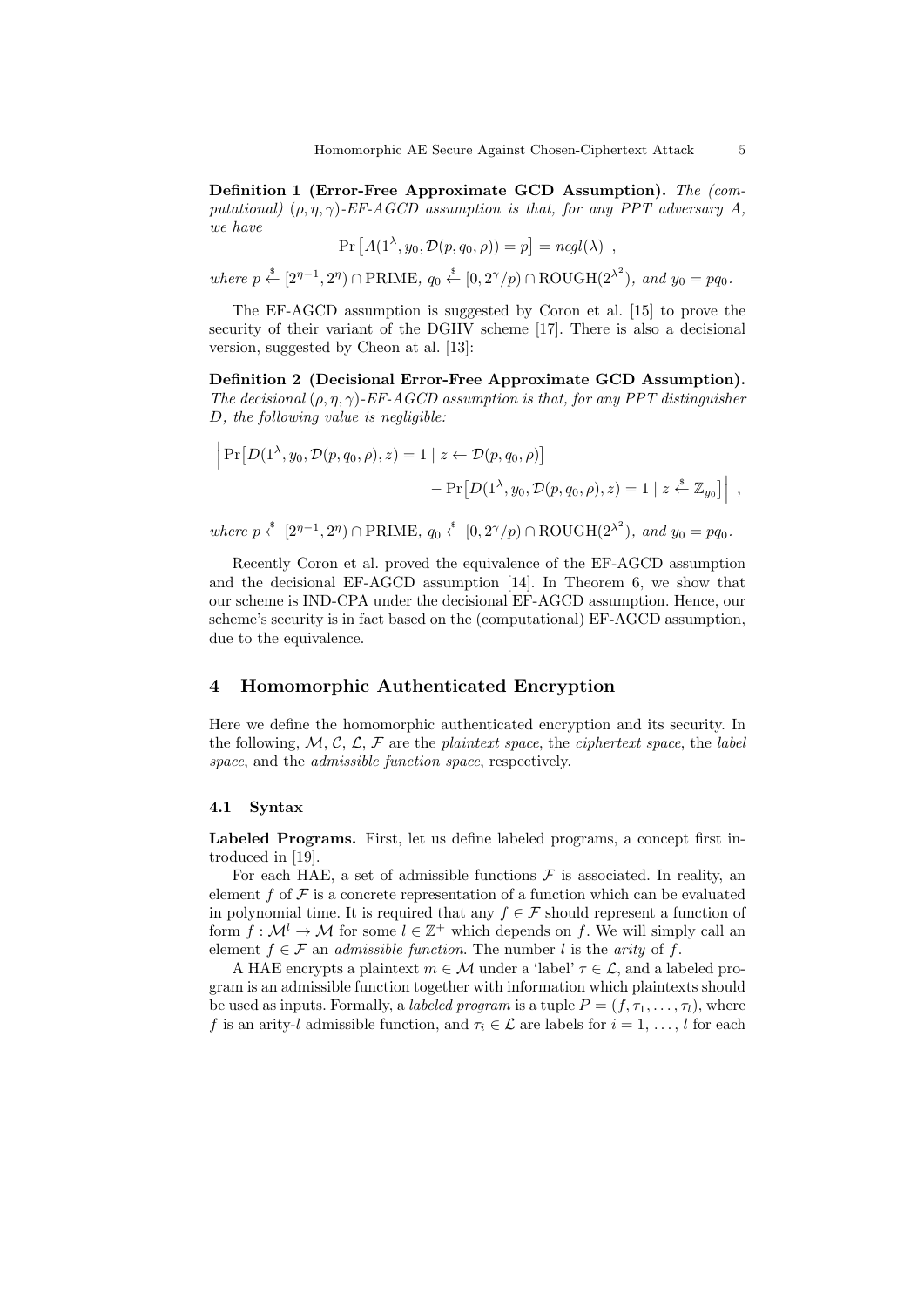input of f. The idea is that, if  $m_i$  are plaintexts encrypted under the label  $\tau_i$ , respectively, then the evaluation of the labeled program  $P = (f, \tau_1, \ldots, \tau_l)$  is  $f(m_1, \ldots, m_l)$ .

We also define the *identity labeled program* with label  $\tau \in \mathcal{L}$ , which is  $I_{\tau} =$  $(id, \tau)$ , where  $id : \mathcal{M} \to \mathcal{M}$  is the identity function.

Homomorphic Authenticated Encryption. A HAE  $\Pi$  consists of the following four PPT algorithms.

- Gen(1<sup> $\lambda$ </sup>): given a security parameter  $\lambda$ , Gen outputs a key pair (ek, sk), with a public evaluation key ek and a secret key sk.
- Enc(sk,  $\tau$ , m): given a secret key sk, a label  $\tau$  and a plaintext m, Enc outputs a ciphertext c.
- Eval $(ek, f, c_1, \dots, c_l)$ : given an evaluation key ek, an admissible function  $f: \mathcal{M}^l \to \mathcal{M}$  and l ciphertexts  $c_1, \dots, c_l \in \mathcal{C}$ , the deterministic algorithm Eval outputs a ciphertext  $\tilde{c} \in \mathcal{C}$ .
- Dec(sk,  $(f, \tau_1, \dots, \tau_l)$ , ĉ): when given a secret key sk, a labeled program  $(f, \tau_1, \dots, \tau_l)$  and a ciphertext  $\hat{c} \in \mathcal{C}$ , the deterministic algorithm Dec outputs a message  $m \in \mathcal{M}$  or  $\perp$ .

We assume that  $ek$  implicitly contains the information about  $M$ ,  $C$ ,  $\mathcal{L}$ , and  $\mathcal{F}$ . As mentioned above, we assume both Eval and Dec are deterministic algorithms.

Compactness. In order to exclude trivial constructions, we require that the output size of  $Eval(ek, ...)$  and  $Enc(sk, \cdot, \cdot)$  should be bounded by a polynomial of  $\lambda$  for any choice of their input, when  $(ek, sk) \leftarrow \text{Gen}(1^{\lambda})$ . That is, the ciphertext size is independent of the choice of the admissible function  $f$ .

Correctness. A HAE scheme must satisfy the following correctness properties:

- $-m = \text{Dec}(sk, I_{\tau}, \text{Enc}(sk, \tau, m))$ , for any  $\lambda \in \mathbb{Z}^+, \tau \in \mathcal{L}$  and  $m \in \mathcal{M}$ , when  $(ek, sk) \leftarrow Gen(1^{\lambda}).$
- $(-f(m_1, \ldots, m_l) = \text{Dec}(sk, (f, \tau_1, \ldots, \tau_l), c)$ , for any  $\lambda \in \mathbb{Z}^+$ , any  $f \in \mathcal{F}$ , any  $\tau_i \in \mathcal{L}, m_i \in \mathcal{M}$  for  $i = 1, \ldots, l$ , when  $(ek, sk) \leftarrow \text{Gen}(1^{\lambda}), c_i \leftarrow$  $Enc(sk, \tau_i, m_i)$  for  $i = 1, \ldots, l$ , and  $c \leftarrow Eval(ek, f, c_1, \ldots, c_l)$ .

In addition, we require that a HAE should satisfy a property we call ciphertext constant testability, which will be explained in Sect. 4.3.

### 4.2 Legal Encryption

As in the case of homomorphic MAC [19], it is required that a label  $\tau$  used in an encryption  $Enc(sk, \tau, m)$  should not be reused. In practice, this should be enforced by policy between valid users of HAE.

In the security model of HAE, this is expressed by legality of an encryption query of an adversary: the adversary makes adaptive encryption queries  $(\tau, m)$ ,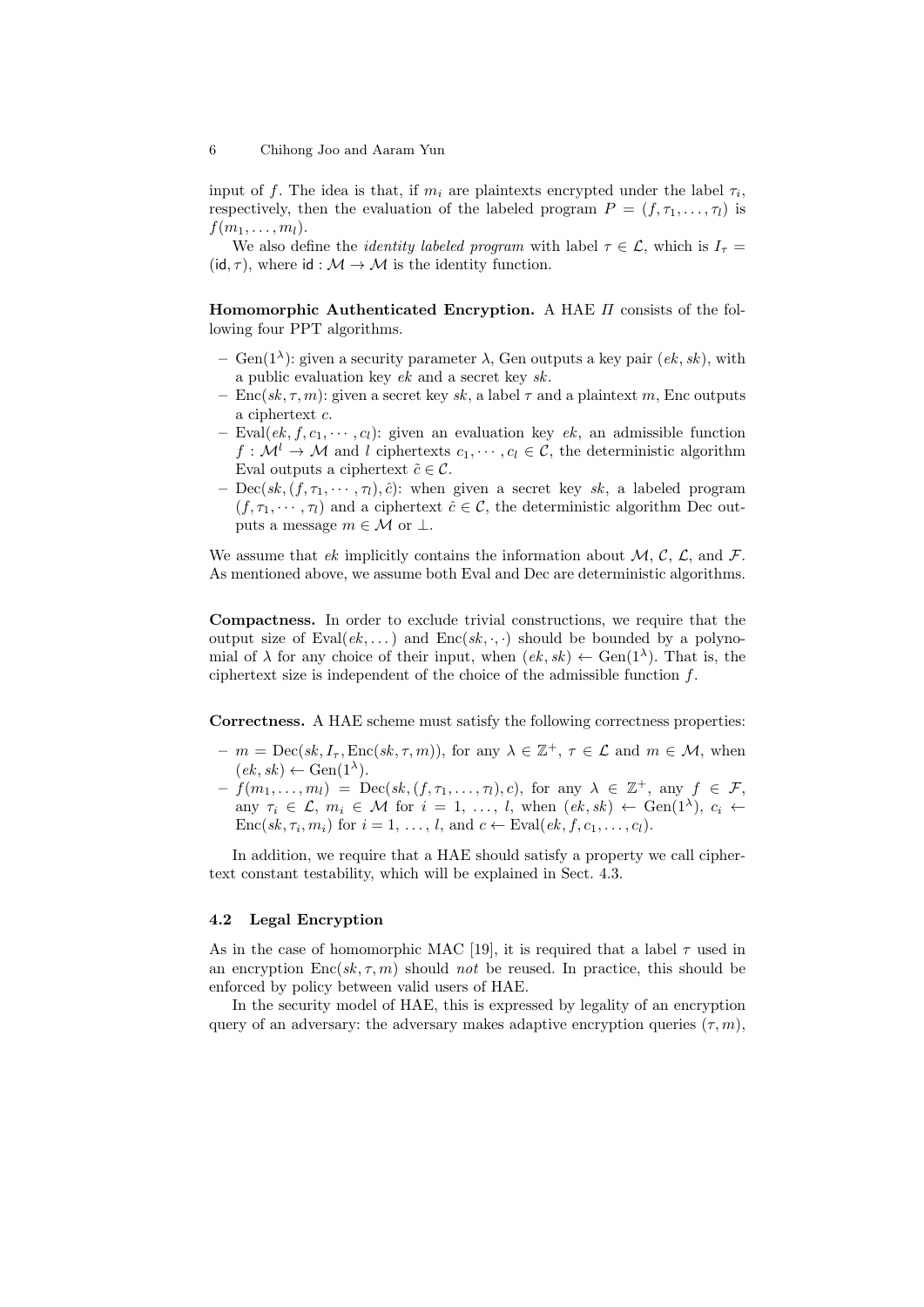and this query is answered by  $c \leftarrow \text{Enc}(sk, \tau, m)$ . Let us keep an encryption history S of all tuples  $(\tau, m, c)$  occurring as the result of such an encryption query. We say that an encryption query  $(\tau, m)$  is *illegal*, if  $(\tau, \cdot, \cdot) \in S$ . Also, we say that  $\tau$  is new if  $(\tau, \cdot, \cdot) \notin S$ , and  $\tau$  is used if  $(\tau, \cdot, \cdot) \in S$ . We say that an adversary is legal, if it does not make any illegal queries, including illegal encryption queries.

In this paper, we only consider legal adversaries, that is, we always exclude illegal adversaries, in the sense of the paper by Bellare, Hofheinz, and Kiltz [3]. Different security notions may have additional definitions of illegal queries (for example, illegal decryption queries), but any encryption query involving a used label will always be considered as illegal.

### 4.3 Constant Testability

For later use, we need to be able to check efficiently whether certain functions are constant or not. For example, we need this for the homomorphic evaluation of any admissible function  $f$ , regarded as a function mapping a ciphertext tuple to a ciphertext:  $(c_1, \ldots, c_l) \mapsto \text{Eval}(ek, f, c_1, \ldots, c_l)$ . In fact, we need to consider slightly more general functions.

Fix a HAE  $\Pi$  and an evaluation key ek of  $\Pi$ . Given an arity-l admissible function f, a subset I of the index set  $\{1, \dots, l\}$ , plaintexts  $(m_i)_{i \in I} \in \mathcal{M}^{|I|}$ , and ciphertexts  $(c_i)_{i \in I} \in \mathcal{C}^{|I|}$ , we make the following definition:

**Definition 3.** A partial application of f w.r.t. plaintexts  $(m_i)_{i \in I}$  is the function  $\tilde{f}: \mathcal{M}^{l-|I|} \to \mathcal{M}$  defined by  $\tilde{f}((m_j)_{j \notin I}) := f(m_1, \ldots, m_l)$ . We denote this  $\tilde{f}$  by App $(f,(m_i)_{i\in I})$ .

**Definition 4.** A partial homomorphic evaluation of f w.r.t. ciphertexts  $(c_i)_{i\in I}$ is the function  $\tilde{e}: C^{l-|I|} \to C$  defined by  $\tilde{e}((c_j)_{j \notin I}) := \text{Eval}(ek, f, c_1, \ldots, c_l)$ . We denote this  $\tilde{e}$  by Eval $(f, (c_i)_{i\in I})$ .

So,  $\tilde{f} = \mathsf{App}(f, (m_i)_{i \in I})$  is the admissible function f with some inputs  $m_i$  for  $i \in$ I already 'filled in', and  $\tilde{f}$  becomes a function of remaining plaintext inputs. Similarly,  $\tilde{e} = \text{Eval}(f, (c_i)_{i \in I})$  is the homomorphic evaluation Eval( $ek, f, c_1, \ldots, c_l$ ) with some inputs  $c_i$  for  $i \in I$  already filled in, and  $\tilde{e}$  becomes a function of remaining ciphertext inputs. In particular,  $\text{Eval}(f, (c_i)_{i \in I})$  is a constant function if  $I = \{1, \ldots, l\}.$ 

Informally, if a HAE  $\Pi$  satisfies *ciphertext constant testability* (CCT), then there is an efficient algorithm which can determine whether such  $\textsf{Eval}(f,(c_i)_{i\in I})$ is constant or not with overwhelming probability.

In fact, we need a computational version of this property. Therefore, we formally define CCT using the following security game  $CCT_{H.A.D}$  involving an adversary  $A$  and a 'constant tester'  $D$ :

 $\mathbf{CCT}_{\Pi,A,D}(1^{\lambda})$ :

**Initialization.** A key pair  $(ek, sk) \leftarrow \text{Gen}(1^{\lambda})$  is generated, a set S is initialized as the empty set  $\emptyset$ . Then  $ek$  is given to A.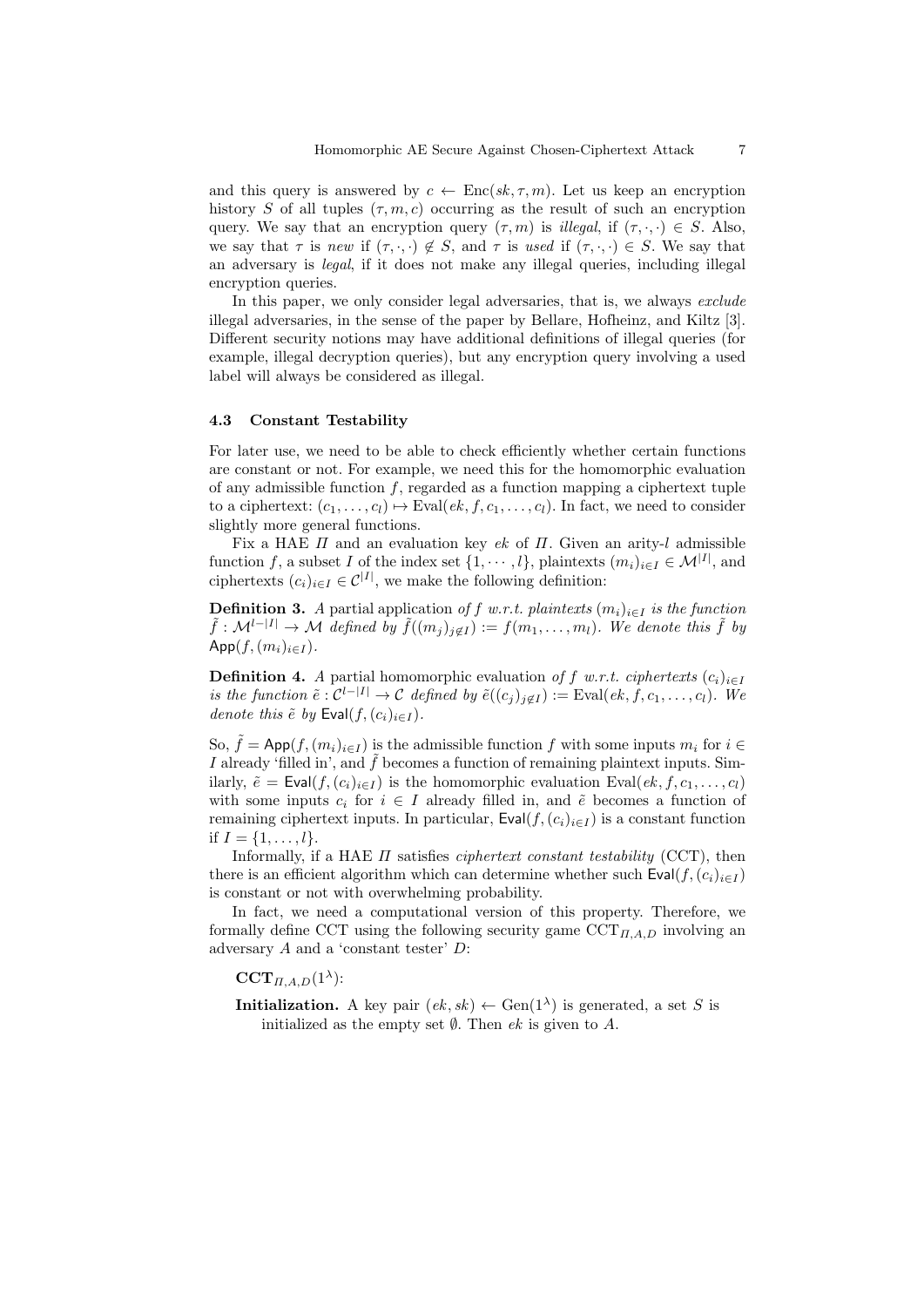- Queries. A may make legal encryption queries adaptively. For each encryption query  $(\tau, m)$  of A, the answer  $c \leftarrow \text{Enc}(sk, \tau, m)$  is returned to A, and S is updated as  $S \leftarrow S \cup \{(\tau, m, c)\}.$
- **Challenge.** A outputs a labeled program  $(f, \tau_1, \ldots, \tau_l)$ . Let I be the set of indices  $i = 1, ..., l$  such that  $(\tau_i, m_i, c_i) \in S$  for some<sup>2</sup>  $m_i, c_i$ . Then D outputs a bit  $b \leftarrow D(ek, (f, \tau_1, \ldots, \tau_l), I, (c_i)_{i \in I}).$
- **Finalization.** The game outputs 1 if  $\tilde{e} := \text{Eval}(f, (c_i)_{i \in I})$  is constant and  $b = 0$ , or  $\tilde{e}$  is nonconstant and  $b = 1$ . The game outputs 0 otherwise.

The output bit b of the tester D is 1 iff D 'thinks' that  $\textsf{Eval}(f,(c_i)_{i\in I})$  is constant. Therefore, the event  $CCT_{\Pi,A,D}(1^{\lambda})=1$  happens when the tester D is wrong.

The advantage of an adversary  $A$  in the game CCT against  $D$  is defined as

$$
\mathbf{Adv}_{\Pi,A,D}^{\mathrm{CCT}}(\lambda) := \Pr[\mathrm{CCT}_{\Pi,A,D}(1^{\lambda}) = 1] .
$$

We say that a HAE  $\Pi$  satisfies the *ciphertext constant testability (CCT)*, if there exists a PPT constant tester D such that  $\mathbf{Adv}_{II,A,D}^{\mathrm{CCT}}(\lambda)$  is negligible for any legal PPT adversary A.

Similarly, we may define plaintext constant testability (PCT): informally, Π satisfies PCT if testing whether a partial application of an admissible function is constant or not can be done efficiently.

When the set of admissible functions of a HAE is simple, both PCT and CCT may be satisfied. But, PCT might be a difficult property to be satisfied in general; if a HAE supports boolean circuits and is fully homomorphic, then since satisfiability of a boolean circuit can be efficiently determined if constant testing is efficient, if such HAE satisfies PCT, we may use it to invert any one-way function.

On the other hand, we claim that a HAE to satisfy CCT is a relatively mild requirement: unlike the plaintext space  $\mathcal{M}$ , often the ciphertext space  $\mathcal{C}$  might be a large ring, and  $\text{Eval}(f, (c_i)_{i\in I})$  is a polynomial on the ring C, in which case we may use the Schwartz-Zippel lemma to perform polynomial identity testing. This applies to our HAE scheme to be presented in this paper, as shown in Theorem 5.

Moreover, we show that if  $\Pi$  is a HAE which does not necessarily satisfy CCT. then there is a simple generic transformation which turns it into another HAE  $\Pi'$  which satisfies CCT, while preserving original security properties satisfied by  $\Pi$ . This will be explained in Sect. 4.7.

Therefore, without (much) loss of generality, we assume the CCT property to be an additional requirement for a HAE to satisfy.

### 4.4 Privacy

Indistinguishability under Chosen-Plaintext Attack. First we define a homomorphic version of the IND-CPA security based on the left-or-right indistinguishability [1]. We use the following security game IND-CPA<sub> $\Pi$ A</sub> for an adversary A:

<sup>&</sup>lt;sup>2</sup> For any  $i \in I$ , such  $m_i$ ,  $c_i$  are necessarily unique.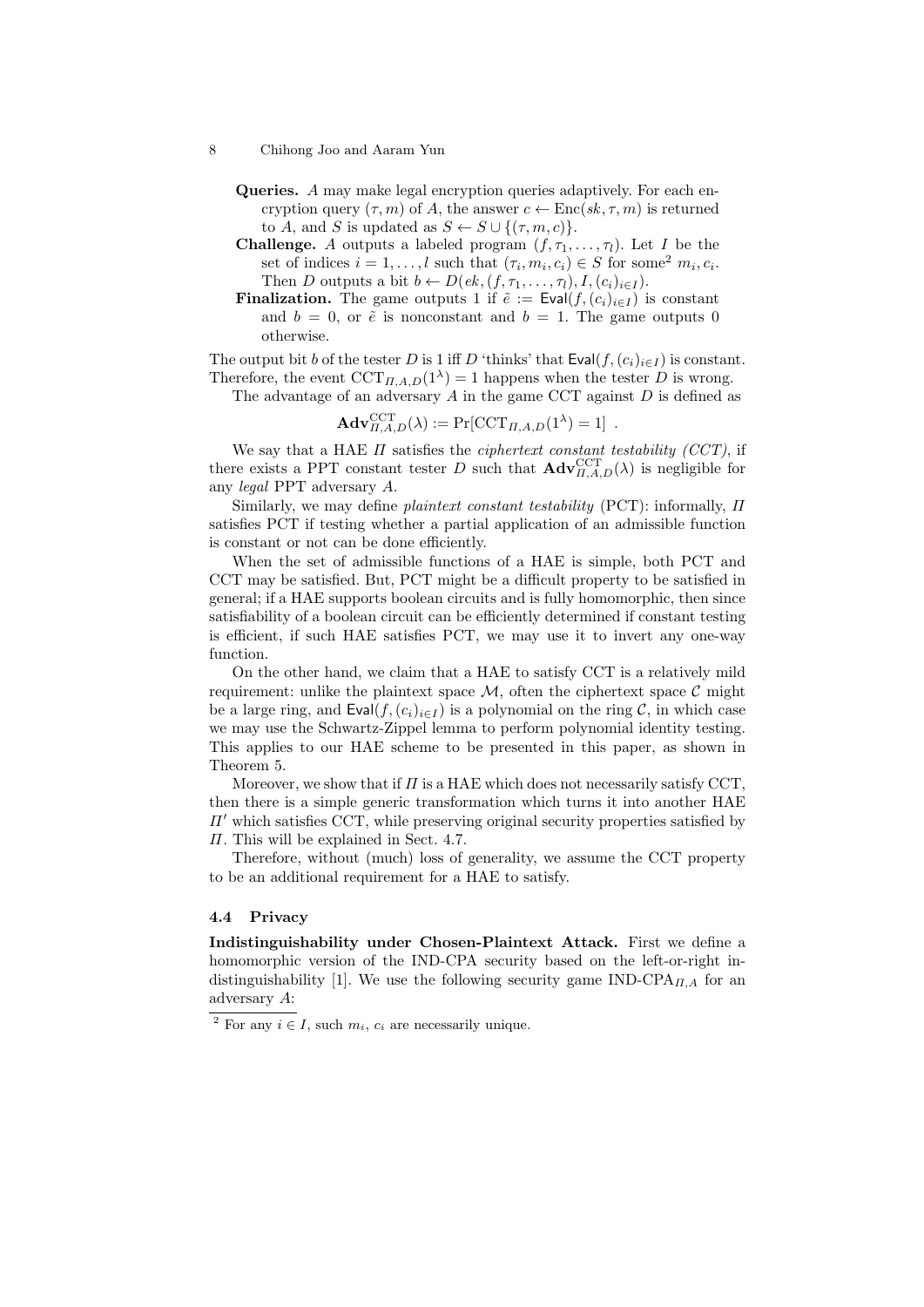$\mathbf{IND}\text{-}\mathbf{CPA}_{\Pi,A}(1^\lambda)$ :

- **Initialization.** A key pair  $(ek, sk) \leftarrow \text{Gen}(1^{\lambda})$  is generated, a set S is initialized as the empty set  $\emptyset$ . And a coin  $b \stackrel{\$}{\leftarrow} \{0,1\}$  is flipped. Then ek is given to A.
- Queries. A may make encryption queries adaptively. For each encryption query  $(\tau, m_0, m_1)$  of A, the answer  $c \leftarrow \text{Enc}(sk, \tau, m_b)$  is returned to A, and S is updated as  $S \leftarrow S \cup \{(\tau, (m_0, m_1), c)\}.$
- Finalization. A outputs a bit  $b'$ , and then the challenger returns 1 if  $b = b'$ , and 0 otherwise.

As usual, an encryption query is considered illegal if it involves a used label.<sup>3</sup> The advantage of A in the game IND-CPA for the scheme  $\Pi$  is defined by

$$
\mathbf{Adv}_{\Pi,A}^{\text{IND-CPA}}(\lambda) := \left| \Pr[\text{IND-CPA}_{\Pi,A}(1^{\lambda}) = 1] - \frac{1}{2} \right| .
$$

We say that  $\Pi$  satisfies IND-CPA, if  $\mathbf{Adv}_{\Pi,A}^{\text{IND-CPA}}(\lambda)$  is negligible for any legal PPT adversary A.

Indistinguishability under Chosen-Ciphertext attack. Though the usual IND-CCA security is not achievable for homomorphic encryption due to malleability, nevertheless we may define a version of IND-CCA for HAE. It is because that for HAE, a ciphertext is decrypted with respect to a labeled program; while the ciphertext is still malleable by function evaluation, a decryption query should essentially declare how it was produced. This allows a homomorphic version of IND-CCA to be defined naturally as follows.

The most important difference of our definition is on the legality of a decryption query. In our case, any decryption query for a ciphertext produced by function evaluation which may nontrivially depend on the bit  $b$  should be considered illegal, since decryption of that ciphertext might reveal the bit  $b$ . To formalize:

Let  $S$  be the encryption history as before. Then, we say that a decryption query  $((f, \tau_1, \cdots, \tau_l), \hat{c})$  is *illegal*, if  $\hat{f}_0$  and  $\hat{f}_1$  are not equal, where

$$
I := \{ i \in \{1, \dots, l\} \mid (\tau_i, (m_{i,0}, m_{i,1}), \cdot) \in S \text{ for some } (m_{i,0}, m_{i,1}) \in M \times M \} ,
$$
  

$$
\tilde{f}_b := \mathsf{App}(f, (m_{i,b})_{i \in I}) \text{ for } b = 0, 1 .
$$

Homomorphic IND-CCA for a HAE  $\Pi = (Gen, Enc,Eval, Dec)$  is defined via the security game  $\text{IND-CCA}_{\Pi,A}$  whose formal description we omit here due to the space constraints. It is very similar to  $IND-CPA_{\Pi,A}$ , except that the adversary A may make both encryption and decryption queries at any time. In the full version of this paper, the formal description of the security game IND-CCA $_{H,A}$ will be given, as well as other security games.

<sup>&</sup>lt;sup>3</sup> As before, a label  $\tau$  is used if  $(\tau, \cdot, \cdot) \in S$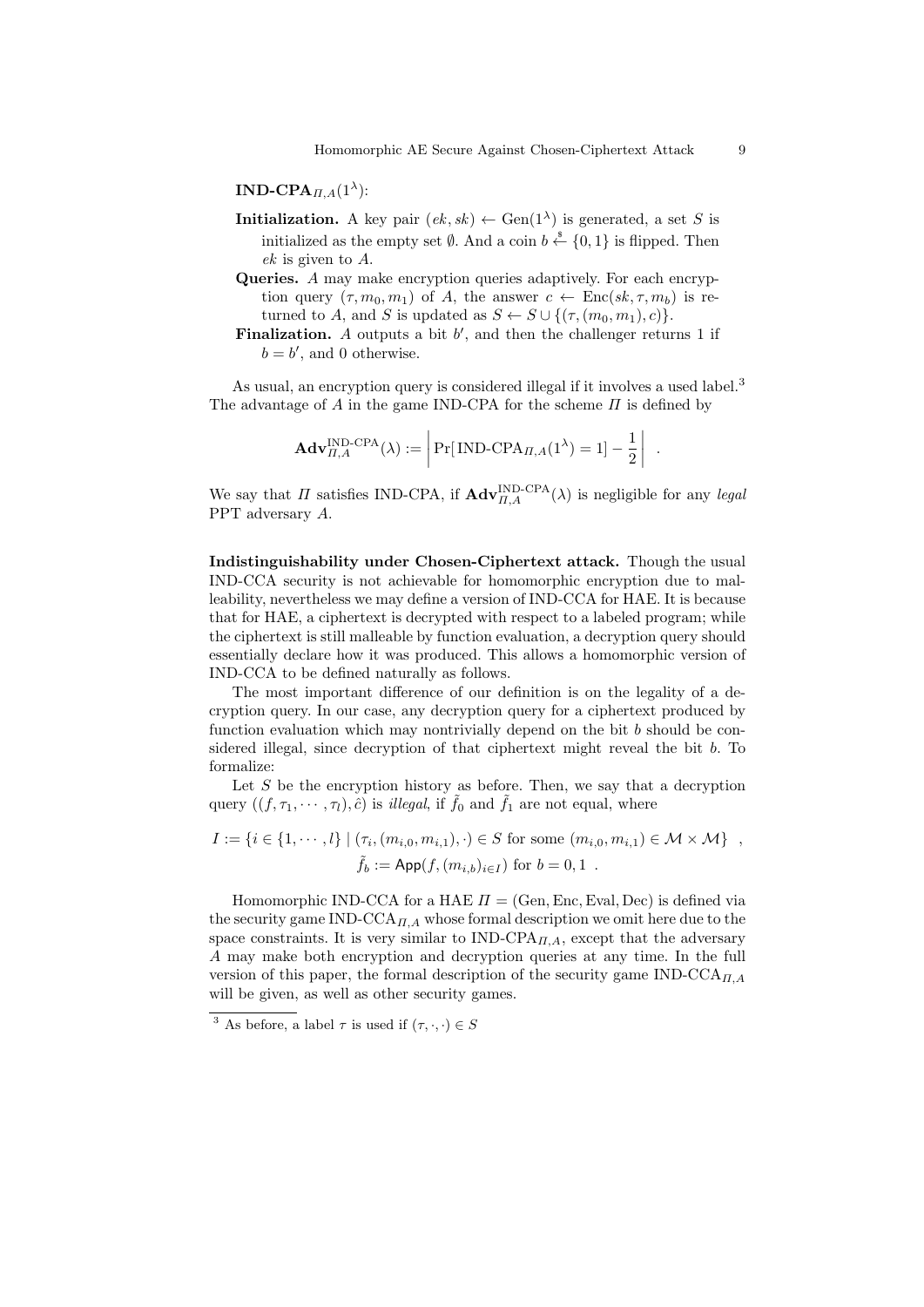The advantage of A in the game IND-CCA for the scheme  $\Pi$ ,  $\mathbf{Adv}_{\Pi,A}^{\text{IND-CCA}}(\lambda)$ , is defined similarly. And we say that  $\Pi$  satisfies IND-CCA, if  $\mathbf{Adv}_{\Pi,A}^{\text{IND-CCA}}(\lambda)$ is negligible for any legal PPT adversary A.

Remark 1. As we have discussed while defining constant testability in Sect. 4.3, in general it may not be feasible to check whether  $f_0 = f_1$  or not, especially when the HAE in question is fully homomorphic and may process arbitrarily large boolean circuits. Therefore, in general, it may not be feasible to efficiently decide whether a decryption query is legal or not. Hence we use the exclusionstyle definition, rather than the penalty-style, according to the classification of Bellare, Hofheinz, and Kiltz [3]: we regard only legal adversaries, which does not make any illegal queries. While in other cases the two styles of definitions are mostly compatible, in this case it is not.

Also, later in Sect. 4.7, we show that by using a secure PRF and a collisionresistant hash function (or a hash tree), we may transform a HAE scheme into another HAE which satisfies CCT. After we apply the transformation, if  $Dec(sk,(f,\tau_1,\ldots,\tau_l),\hat{c}) \neq \perp$ , then with overwhelming probability we should have  $I = \{1, \ldots, l\}$ . Therefore, any decryption query will either output  $\perp$ , or both  $f_0$  and  $f_1$  are constant, which makes deciding if a verification query is illegal trivial. This transform can be used if an application requires ability to efficiently decide whether a verification query is illegal or not.

### 4.5 Authenticity

Unforgeability under Chosen-Plaintext Attack. Our authenticity definition for HAE is an adaptation of the definition given by Catalano and Fiore [11] for homomorphic MACs.

First, we define the forgery of an adversary. Let  $((f, \tau_1, \dots, \tau_l), \hat{c})$  be a forgery attempt, and let  $S$  be the encryption history. We say that it is a *forgery*, if the following holds:

- 1. It is *valid*, that is,  $\bot \neq \mathrm{Dec}(sk, (f, \tau_1, \dots, \tau_l), \hat{c})$  and,
- 2. One of the following holds:
	- Type 1 forgery:  $\mathsf{App}(f,(m_i)_{i\in I})$  is not constant, or,
	- Type 2 forgery:  $\mathsf{App}(f,(m_i)_{i\in I})$  is constantly equal to some  $\tilde{m}$ , but  $\tilde{m}\neq$  $Dec(sk,(f,\tau_1,\cdots,\tau_l),\hat{c}),$

where I is the set of  $i \in \{1, ..., l\}$  such that  $(\tau_i, m_i, \cdot) \in S$  for some (unique)  $m_i \in \mathcal{M}$ .

We define the unforgeability under chosen-plaintext attack (UF-CPA) of a HAE  $\Pi$  using the security game UF-CPA<sub> $\Pi$ </sub>, In the game, the adversary A is given the evaluation key  $ek$  and the encryption oracle. Finally,  $A$  outputs  $((f, \tau_1, \dots, \tau_l), \hat{c})$ . The game outputs 1 if it is a successful forgery, and 0 otherwise.

The advantage of A in the game UF-CPA for the scheme  $\Pi$  is defined as

$$
\mathbf{Adv}_{\Pi,A}^{\mathrm{UF-CPA}}(\lambda) := \Pr[\mathrm{UF-CPA}_{\Pi,A}(1^{\lambda}) = 1] .
$$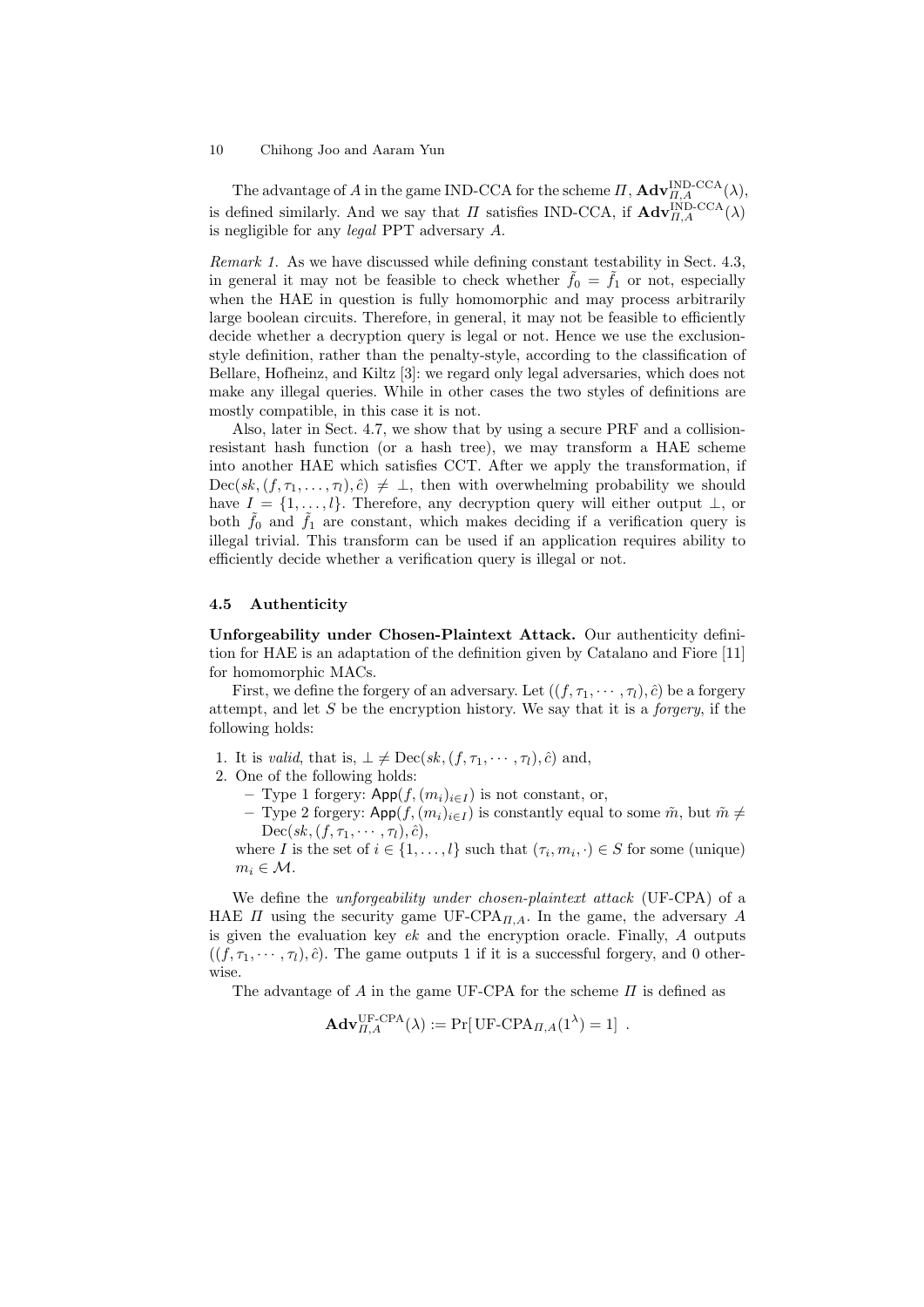We say that  $\Pi$  satisfies UF-CPA, if  $\mathbf{Adv}_{\Pi,A}^{\text{UF-CPA}}(\lambda)$  is negligible for any legal PPT adversary A.

Unforgeability under Chosen-Ciphertext attack. It is also natural to consider a stronger variant of unforgeability, in which an adversary is allowed to make decryption queries as well as encryption queries. We call this variant UF-CCA. The only difference of UF-CCA from UF-CPA is that the adversary A can also make any decryption query  $((f, \tau_1, \dots, \tau_l), \hat{c})$ , which is answered with Dec(sk,  $(f, \tau_1, \cdots, \tau_l)$ , ĉ).

The advantage of A in the game UF-CCA for the scheme  $\Pi$ ,  $\mathbf{Adv}_{II,A}^{\text{UF-CCA}}(\lambda)$ , is defined similarly. And we say that  $\Pi$  satisfies UF-CCA, if  $\mathbf{Adv}_{\Pi,A}^{\text{UF-CCA}}(\lambda)$  is negligible for any legal PPT adversary A.

Strong Unforgeability under Chosen-Plaintext Attack. Sometimes it is useful to consider stronger definition of authenticity. So let us define strong unforgeability for HAE. Let  $S$  be the encryption history. Then we say that a forgery attempt  $((f, \tau_1, \dots, \tau_l), \hat{c})$  is a *strong forgery*, if the following holds:

- 1. It is valid, that is,  $\bot \neq \mathrm{Dec}(sk,(f,\tau_1,\cdots,\tau_l),\hat{c})$  and,
- 2. One of the following holds:
	- Type 1 strong forgery: Eval $(f,(c_i)_{i\in I})$  is not constant, or,
	- Type 2 strong forgery: Eval $(f, (c_i)_{i\in I})$  is constantly equal to some  $\tilde{c}$ , but  $\tilde{c} \neq \hat{c}$ , where I is the set of  $i \in \{1, ..., l\}$  such that  $(\tau_i, \cdot, c_i) \in S$  for some (unique)  $c_i \in \mathcal{C}$ .

We define the *strong unforgeability under chosen-plaintext attack* (SUF-CPA) of a HAE  $\Pi$  using the game SUF-CPA<sub> $\Pi$ </sub>. In the game, the adversary A is given the evaluation key  $ek$  and the encryption oracle. Finally,  $A$  outputs  $((f, \tau_1, \dots, \tau_l), \hat{c})$ . The game outputs 1 iff it is a successful strong forgery.

The advantage of A in the game SUF-CPA for the scheme  $\Pi$ ,  $\mathbf{Adv}_{\Pi,A}^{\text{SUF-CPA}}(\lambda)$ , is defined similarly. And we say that  $\Pi$  satisfies SUF-CPA, if  $\mathbf{Adv}_{\Pi,A}^{\text{SUF-CPA}}(\lambda)$  is negligible for any legal PPT adversary A.

Strong Unforgeability under Chosen-Ciphertext Attack. Also for strong unforgeability, we consider security against chosen-ciphertext attacks, which we call SUF-CCA. Again, the only difference of SUF-CCA from SUF-CPA is that the adversary A is also given the decryption oracle.

The advantage of A in the game SUF-CCA for the scheme  $\Pi$ ,  $\mathbf{Adv}_{\Pi,A}^{\text{SUF-CCA}}(\lambda)$ , is defined similarly. And we say that  $\Pi$  satisfies SUF-CCA, if  $\mathbf{Adv}_{\Pi,A}^{\text{SUF-CCA}}(\lambda)$ is negligible for any legal PPT adversary A.

# 4.6 Relations on Security Notions

In this section, we investigate relations between the six security notions defined in the previous section. First, we have trivial implications from CCA security to CPA security.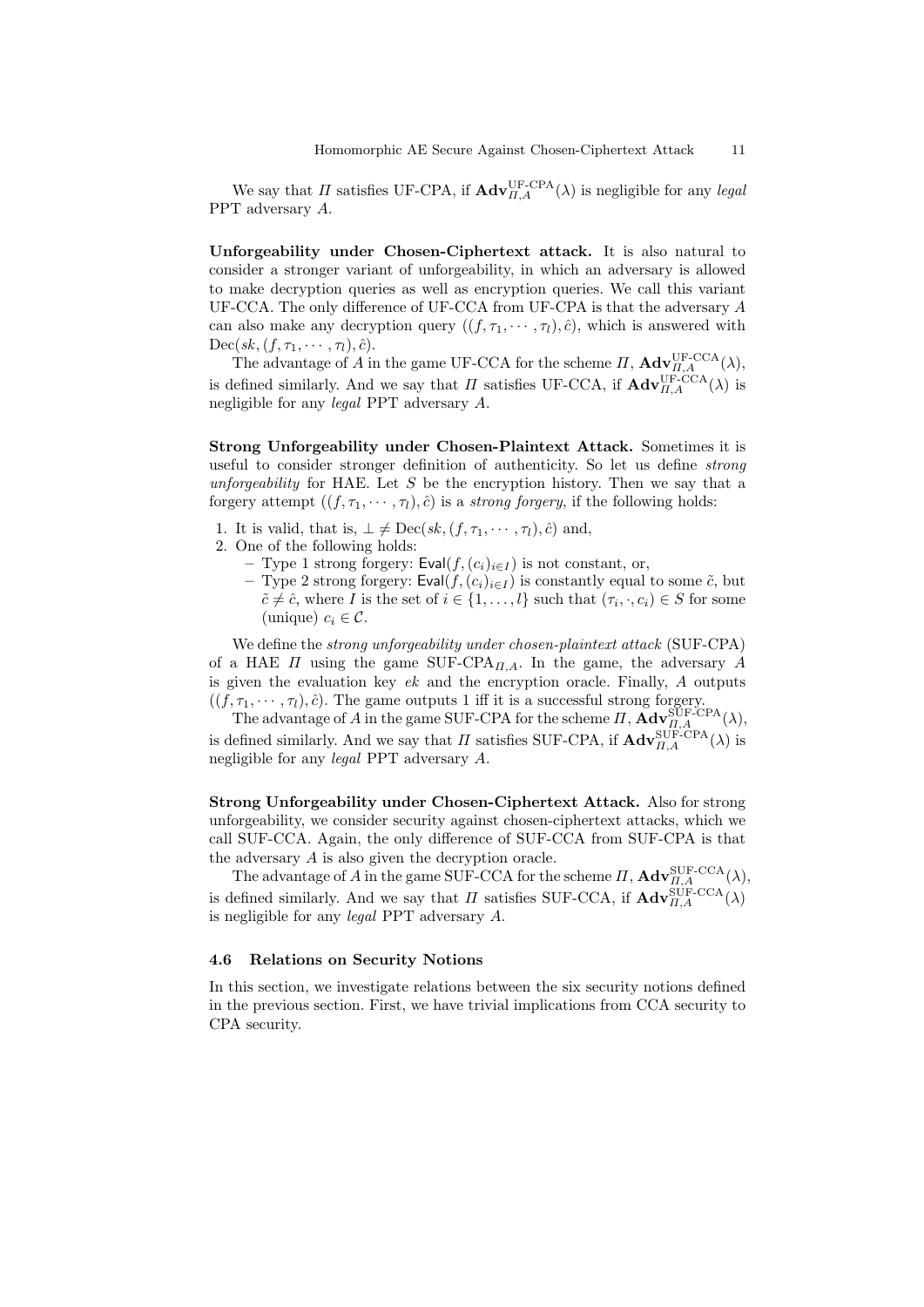Theorem 1. UF-CCA implies UF-CPA, SUF-CCA implies SUF-CPA, and also IND-CCA implies IND-CPA.

The following theorem says that the strong unforgeability implies unforgeability.

Theorem 2. SUF-CCA implies UF-CCA. And SUF-CPA implies UF-CPA.

Proof. It is enough to show that a successful forgery is also a successful strong forgery. Let  $((f, \tau_1, \cdots, \tau_l), \hat{c})$  be a forgery. If it is a type 1 forgery, then  $\tilde{f} :=$ App $(f, (m_i)_{i \in I})$  is not constant. That is, there exist two tuples  $(m_j^1)_{j \notin I}$  and  $(m_j^2)_{j \notin I}$  such that  $\tilde{f}(m_j^1)_{j \notin I} \neq \tilde{f}(m_j^2)_{j \notin I}$ . Then there exist two tuples  $(c_j^1)_{j \notin I}$ and  $(c_j^2)_{j \notin I}$  such that  $m_j^1 = \text{Dec}(sk, I_{\tau_j}, c_j^1)$  and  $m_j^2 = \text{Dec}(sk, I_{\tau_j}, c_j^2)$  for each  $j \notin I$ . Then we can show that  $\tilde{e} := \text{Eval}(f, (c_i)_{i \in I})$  is nonconstant; since we have  $Dec(sk, (f, \tau_1, \ldots, \tau_l), \tilde{e}(c_j^b)_{j \notin I}) = \tilde{f}(m_j^b)_{j \notin I}$  for  $b = 1, 2$  by correctness, we see that  $\tilde{e}(c_j^1)_{j \notin I} \neq \tilde{e}(c_j^2)_{j \notin I}$ . So it is a type 1 strong forgery.

If it is a type 2 forgery but not a type 1 strong forgery, then both  $\tilde{f}$  and  $\tilde{e}$  are constants. Let the constant value of f be  $\tilde{m} \in \mathcal{M}$ , and the constant value of  $\tilde{e}$  be  $\tilde{c} \in \mathcal{C}$ . We have  $\tilde{m} \neq \text{Dec}(sk,(f,\tau_1,\cdots,\tau_l),\hat{c})$ . But  $\tilde{m} = \text{Dec}(sk,(f,\tau_1,\cdots,\tau_l),\tilde{c})$ , again by correctness. So  $\hat{c} \neq \tilde{c}$ , and thus it is a type 2 strong forgery.

Bellare et al. [2] showed that, in case of MAC, strong unforgeability implies strong unforgeability even when the adversary has access to the verification oracle, and in case of AE, integrity of ciphertexts implies integrity of ciphertexts even when the adversary has access to the verification oracle. The following can be considered as a homomorphic analogue to the result.

## Theorem 3. SUF-CPA implies SUF-CCA.

The basic intuition of the proof of Theorem 3 is as follows: if a HAE scheme  $\Pi$ satisfies SUF-CPA, since it is infeasible to produce any strong forgery, essentially any decryption query  $((f, \tau_1, \cdots, \tau_l), \hat{c})$  which should be answered with anything other than  $\perp$  must be the output of the Eval algorithm with correct ciphertexts from encryption queries as inputs. Therefore, even if the decryption oracle is given to the adversary A, it would not give any useful information. The actual proof, which will be on the full version of this paper due to the page constraints, uses a hybrid argument where the decryption queries are in the end handled by a decryption simulation.

### Theorem 4. IND-CPA and SUF-CPA together imply IND-CCA.

Proof of this theorem is similar to that of Theorem 3. Again, we use a hybrid argument to transform the IND-CCA game into another game that is essentially same as the IND-CPA game: the strong unforgeability allows us to simulate decryption oracle. Again, the complete proof will be given in the full version of this paper.

In conclusion, we see that IND-CPA and SUF-CPA together imply the strongest security notions, IND-CCA and SUF-CCA.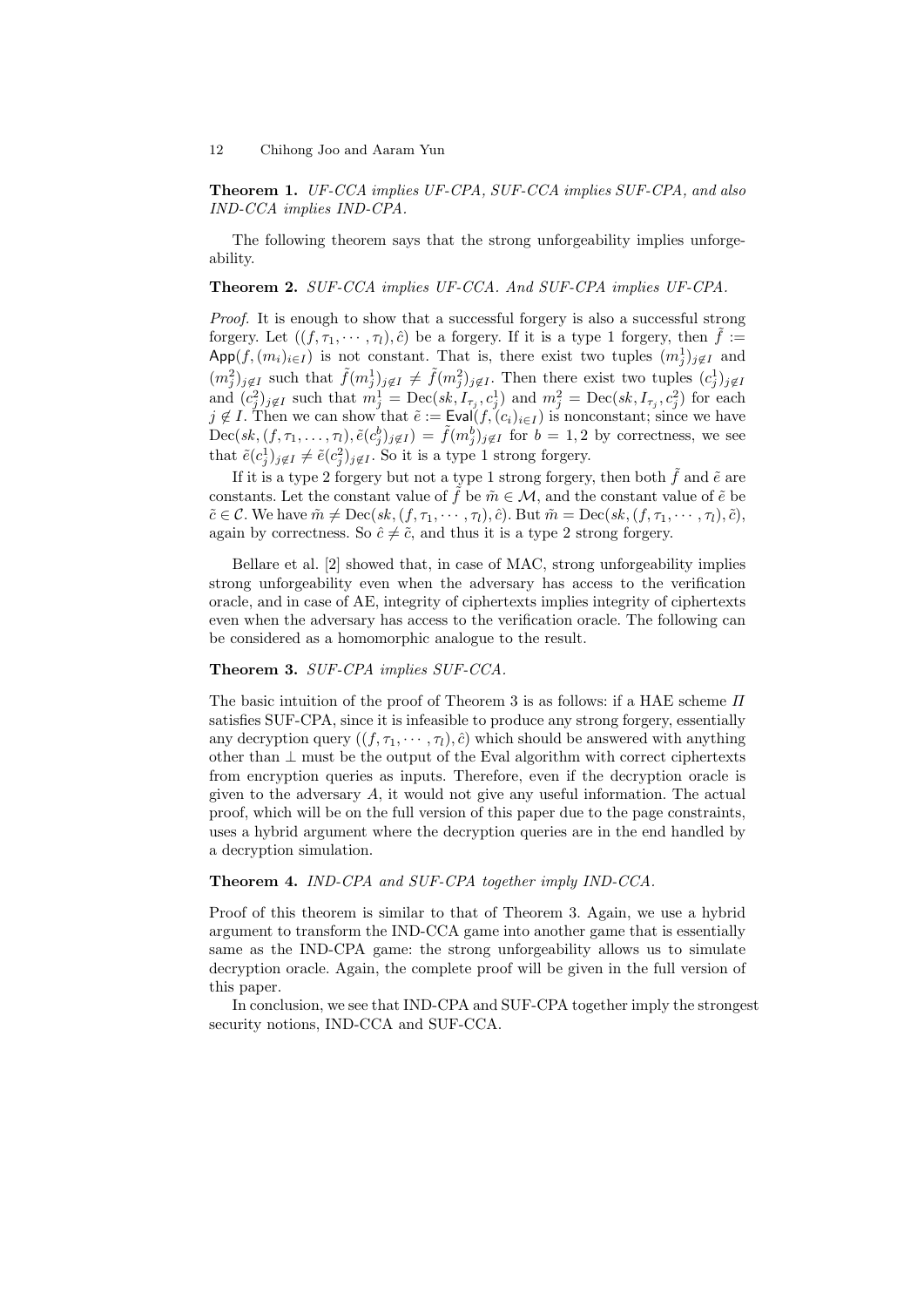#### 4.7 Generic Transformation for Ciphertext Constant Testability

Suppose that  $\Pi$  is a HAE which does not necessarily satisfy CCT. We describe a generic construction that transforms a HAE  $\Pi$  into another HAE  $\Pi'$  satisfying CCT, while preserving IND-CPA or SUF-CPA. The construction uses a PRF  $F_k: \{0,1\}^{\lambda} \to \{0,1\}^{\lambda}$  and a family H of collision-resistant hash functions H :  $\{0,1\}^* \to \{0,1\}^{\lambda}.$ 

Scheme  $\Pi' = (\text{Gen}', \text{Enc}', \text{Eval}', \text{Dec}')$ :

- Gen'(1<sup> $\lambda$ </sup>): Generate keys  $(ek, sk) \leftarrow$  Gen(1<sup> $\lambda$ </sup>),  $k \leftarrow \{0, 1\}^{\lambda}$  and  $H \leftarrow$ H. Return  $(ek', sk')$  where  $ek' = (ek, H)$  and  $sk' = (sk, k)$ .
- Enc'(sk',  $\tau$ , m): Let  $h = F_k(\tau)$  and  $c \leftarrow \text{Enc}(sk, \tau, m)$ . Return  $c' =$  $(h, c)$ .
- Eval<sup>'</sup> $(ek', f, c'_1, \dots, c'_l)$ : Parse  $c'_i = (h_i, c_i)$  for  $i = 1, \dots, l$ . Let  $\tilde{h} =$  $H(h_1, \dots, h_l)$  and  $\tilde{c} \leftarrow \text{Eval}(ek, f, c_1, \dots, c_l)$ . Return  $\tilde{c}' = (\tilde{h}, \tilde{c})$ .
- $-\text{ Dec}'(sk', (f, \tau_1, \cdots, \tau_l), \tilde{c}')$ : Parse  $\tilde{c}' = (\tilde{h}, \tilde{c})$ . For each  $i = 1, \cdots, l$ , let
- $h_i = F_k(\tau_i)$ . If  $\tilde{h} = H(h_1, \dots, h_l)$ , then return  $\text{Dec}(sk, (f, \tau_1, \dots, \tau_l), \tilde{c})$ . Otherwise, return ⊥.

It is clear that  $\Pi'$  satisfies correctness properties, as long as  $\Pi$  also does.

We claim that in addition  $\Pi'$  satisfies CCT. The constant tester D for  $\Pi'$ is simple: given  $ek', (f, \tau_1, \ldots, \tau_l), I$ , and  $(c'_i)_{i \in I}$ , the tester D outputs 1 if  $I =$  $\{1, \ldots, l\}$ , and outputs 0 otherwise. Suppose there exists an adversary A with non-negligible advantage in the game CCT against this tester. Observe that D errs only when  $I \neq \{1, ..., l\}$  and the function  $\textsf{Eval}(f, (c'_i)_{i \in I})$  is constant. Therefore, we may use  $A$  to construct a hash collision finding algorithm  $B$  as follows: B receives  $H \leftarrow \mathcal{H}$ , and simulates the CCT game. Since B itself generates  $(ek, sk)$  and k, it may answer any queries made by A. Eventually A outputs a labeled program  $(f, \tau_1, \ldots, \tau_l)$ . If all  $\tau_i$  are used, then B aborts. But there is a non-negligible probability that  $I \neq \{1, ..., l\}$  and  $\text{Eval}(f, (c'_i)_{i \in I})$  is constant, and this means that  $\tilde{h} = H(h_1, \ldots, h_l)$  as a function of  $(h_j)_{j \notin I}$  is also constant. Therefore, B may output a collision pair with non-negligible probability, because  $\{1,\ldots,l\} \setminus I \neq \emptyset$  and B may arbitrarily choose  $h_j \neq h'_j$  for  $j \notin I$ .

Also, if  $\Pi$  satisfies IND-CPA then so does  $\Pi'$ : informally, in the ciphertext  $c' = (h, c)$  the h-part  $F_k(\tau)$  has no information about the plaintext m, and any information about the plaintext m in the c-part  $Enc(sk, \tau, m)$  is computationally hidden since  $\Pi$  is IND-CPA.

And, if  $\Pi$  satisfies SUF-CPA, then so does  $\Pi'$ : since any strong forgery  $((f, \tau_1, \ldots, \tau_l), \hat{c}' = (\hat{h}, \hat{c}))$  of  $\Pi'$  has to be valid, it is easy to see that with negligible exception, all  $\tau_i$  are used and  $\textsf{Eval}(f, (c_i')_{i \in I})$  is constant. Then we may show that in fact  $((f, \tau_1, \ldots, \tau_l), \hat{c})$  should be a type 2 strong forgery for  $\Pi$ .

We will provide proofs for all of the above in the full version of this paper. Note that one disadvantage of this transform is that  $\Pi'$  does not support composition of admissible functions; if  $\Pi$  supports boolean circuits, is fully homomorphic, and admissible functions are composable, then, we may want the same for  $\Pi'$ . For this, we may adopt the Merkle hash tree construction used by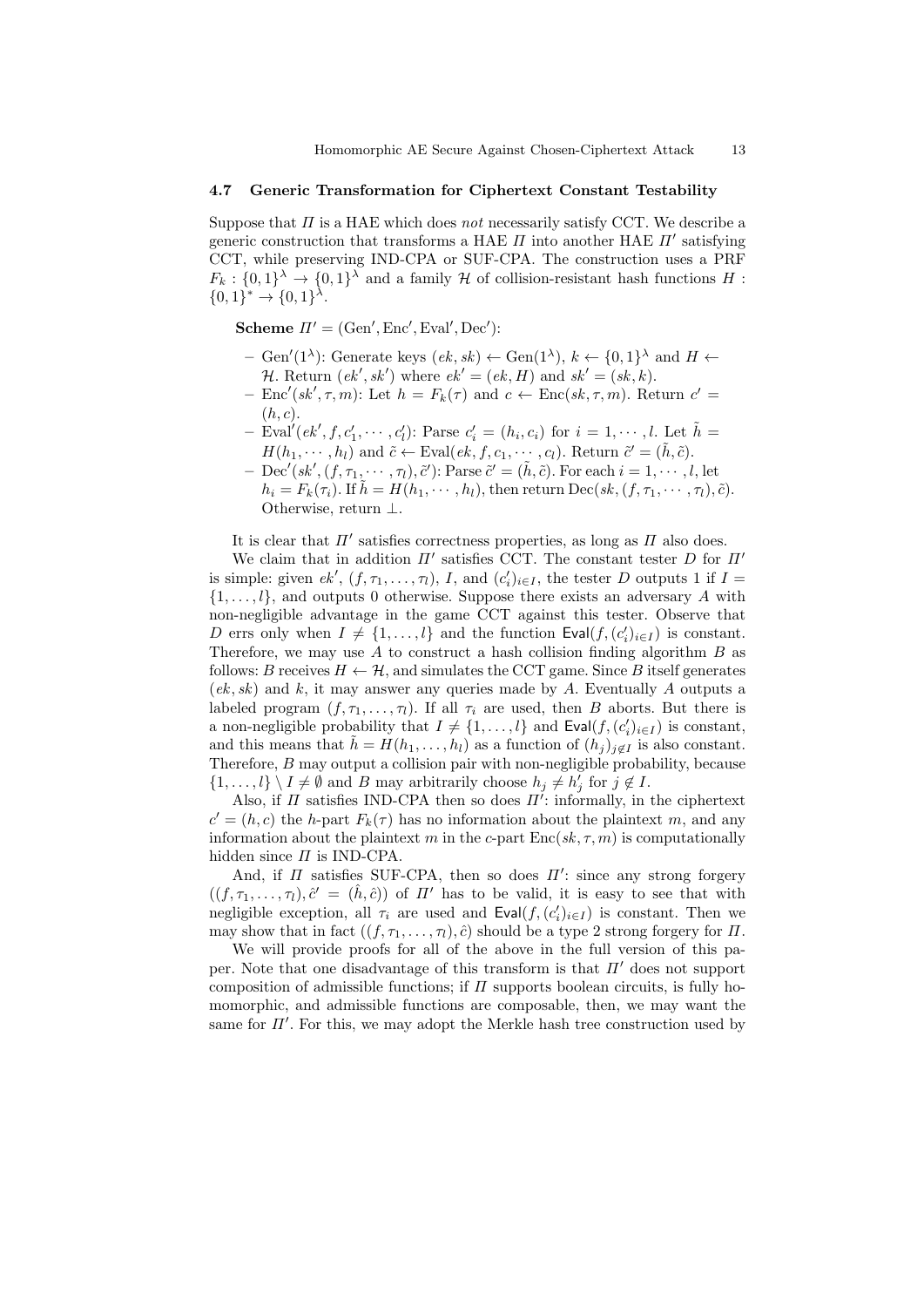Gennaro and Wichs [19] for their fully homomorphic MAC. This hash tree based transformation will also be given in the full version.

# 5 Construction

Here we describe our HAE  $\Pi$  and show that it satisfies correctness and CCT.

Parameters  $\rho$ ,  $\eta$ ,  $\gamma$ ,  $\bar{d}$  are polynomially bounded functions of the security parameter  $\lambda$ , and the modulus parameter Q is a function of  $\lambda$  satisfying  $2 \leq$  $Q \leq 2^{\lambda}$ . We assume that all these parameters can be efficiently computed, given  $\lambda$ . Constraints on these parameters are given after the description of the scheme.

We use a PRF F in our construction. We may assume that  $F_k: \{0,1\}^{\lambda} \to \mathbb{Z}_{q_0}$ for each  $k \in \{0,1\}^{\lambda}$ . The message space and the ciphertext space of our scheme is  $\mathbb{Z}_Q$  and  $\mathbb{Z}_{y_0}$ , resp., and the label space is  $\{0,1\}^{\lambda}$ . To represent admissible functions we use arithmetic circuits, that is, circuits consisting of + gates and  $\times$  gates. Such a circuit f of arity l determines a polynomial  $f: \mathbb{Z}^l \to \mathbb{Z}$  with integral coefficients. We use such a circuit to compute function values of plaintext inputs in  $\mathbb{Z}_Q$ , and also to homomorphically evaluate ciphertexts in  $\mathbb{Z}_{y_0}$ . The precise description of the admissible function space will be given after the scheme description, together with discussions on the correctness property.

**Scheme**  $\Pi = (Gen, Enc, Eva, Dec)$ :

- $-$  Gen(1<sup>λ</sup>): Choose  $p \stackrel{\$}{\leftarrow} [2<sup>η-1</sup>, 2<sup>η</sup>) ∩ PRIME, q₀ \stackrel{\$}{\leftarrow} [0, 2<sup>γ</sup>/p) ∩ ROUGH(2<sup>λ<sup>2</sup></sup>),$ and  $k \leftarrow \{0,1\}^{\lambda}$ . Let  $y_0 = pq_0$ . Return the key pair  $(ek, sk)$ , where  $ek = (1^{\lambda}, y_0)$ , and  $sk = (1^{\lambda}, p, q_0, k)$ .
- Enc(sk,  $\tau$ , m): Given the secret key sk, a label  $\tau \in \{0,1\}^{\lambda}$  and a plaintext  $m \in \mathbb{Z}_Q$ , choose  $r \stackrel{\hspace{0.1em}\mathsf{\scriptscriptstyle\$}}{\leftarrow} \mathbb{Z} \cap (-2^\rho, 2^\rho)$ . Let  $a = rQ + m$  and  $\overline{b} = F_k(\tau)$ . Return  $c = \text{CRT}_{(p,q_0)}(a, b)$ .
- Eval $(ek, f, c_1, \dots, c_l)$ : Given  $ek$ , an arithmetic circuit f of arity l and ciphertexts  $c_1, \dots, c_l$ , return  $\tilde{c} := f(c_1, \dots, c_l) \mod y_0$
- $\text{Dec}(sk, (f, \tau_1, \cdots, \tau_l), \hat{c})$ : For  $i = 1$  to l, compute  $b_i \leftarrow F_k(\tau_i)$  and  $b =$  $f(b_1, \dots, b_l) \bmod q_0$ . Return  $m = (\hat{c} \bmod p) \bmod Q$ , if  $b = \hat{c} \bmod q_0$ . Otherwise, return ⊥.

### 5.1 Correctness

Here we determine when our HAE scheme is correct. Let  $(ek, sk) \leftarrow \text{Gen}(1^{\lambda})$ . Let  $c_i \leftarrow \text{Enc}(sk, \tau_i, m_i)$  for each  $i = 1, \dots, l$ . And let  $\tilde{c} \leftarrow \text{Eval}(ek, f, c_1, \dots, c_l)$ , for any arity-l arithmetic circuit  $f$  of degree  $d$ . Then

$$
\tilde{c} \mod p = (f(c_1, \dots, c_l) \mod y_0) \mod p = f(c_1, \dots, c_l) \mod p
$$

$$
= f(c_1 \mod p, \dots, c_l \mod p) \mod p
$$

$$
= f(r_1Q + m_1, \dots, r_lQ + m_l) \mod p
$$

$$
= f(r_1Q + m_1, \dots, r_lQ + m_l)
$$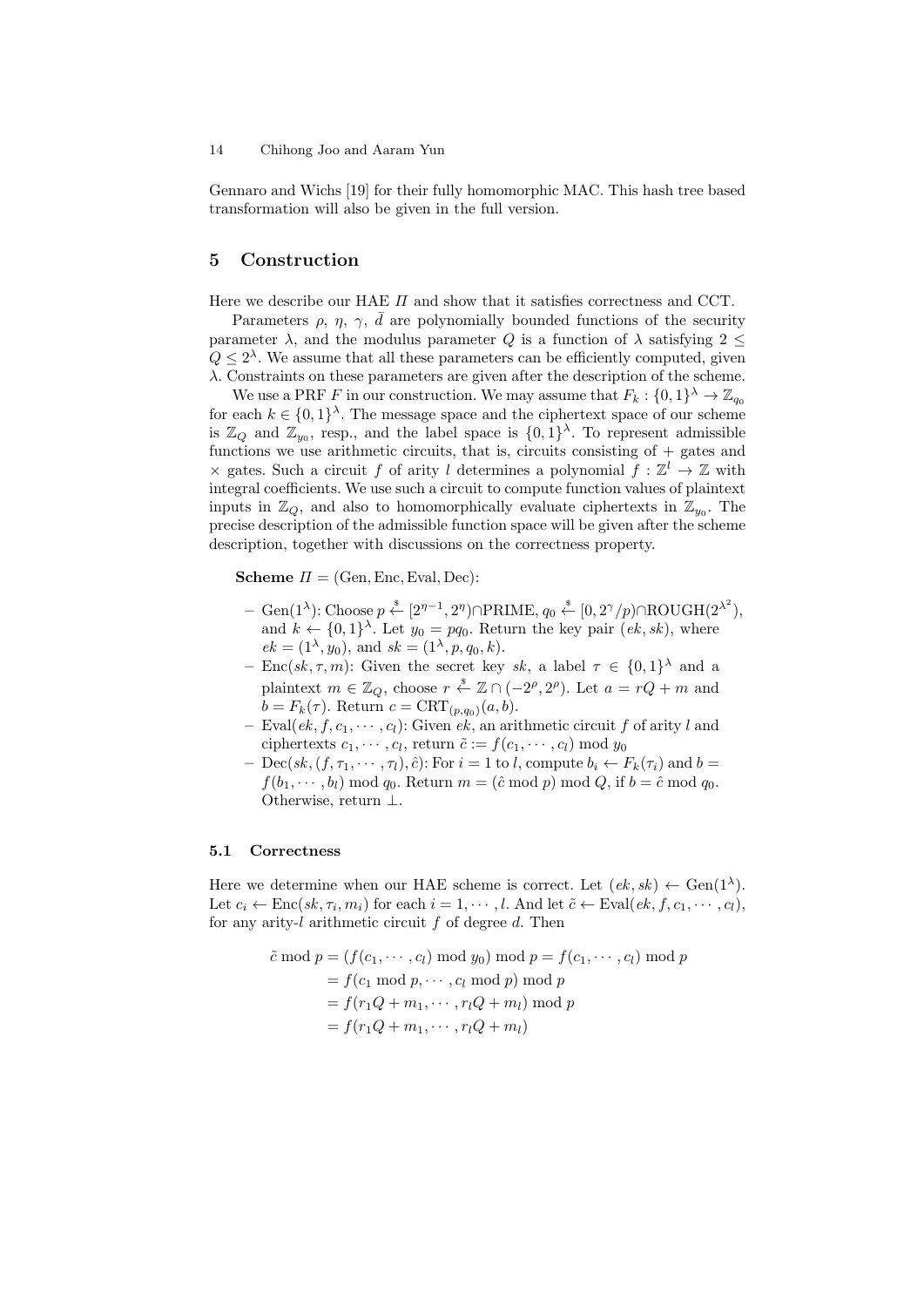The last equality in the above holds if  $|f(r_1Q+m_1,\dots,r_lQ+m_l)| \leq p/2$ . And so, in this case,

$$
(\tilde{c} \bmod p) \bmod Q = f(r_1Q + m_1, \cdots, r_lQ + m_l) \bmod Q
$$

$$
= f(m_1, \cdots, m_l) \bmod Q.
$$

Since  $|f(r_1Q+m_1, \dots, r_lQ+m_l)| \leq ||f||_1 \cdot 2^{d(\rho+\lambda)}$  and  $2^{\eta-2} \leq p/2$ , the correctness is guaranteed if  $||f||_1 \cdot 2^{d(\rho+\lambda)} \leq 2^{\eta-2}$ , where  $||f||_1$  is the  $\ell_1$ -norm of the coefficient vector of f.

So, we can see that if  $||f||_1 \leq 2^{\eta/2}$  and  $\eta \geq 2d(\rho + \lambda) + 4$ , then the correct decryption is guaranteed for  $\tilde{c}$ . Let  $\bar{d}$  be the parameter representing the maximum degree for our admissible functions. Then, as long as the condition  $\eta \geq 2d(\rho +$  $\lambda$ ) + 4 is met, we may define an admissible function as an arithmetic circuit f such that deg  $f \leq d$  and  $||f||_1 \leq 2^{\eta/2}$  as a polynomial.

### 5.2 Constraints of the Parameters

In our scheme, the parameters must satisfy the following constraints:

- $-\rho = \omega(\lg \lambda)$ : to resist the brute force attack on the EF-AGCD problem.
- $-\eta \geq 2d(\rho + \lambda) + 4$ : for the correctness.
- $-\eta \geq \Omega(\lambda^2)$ : to resist the factoring attack using the elliptic curve method (ECM). In fact, we also want  $\eta \geq \lambda^2 + 1$  to make  $y_0$  a  $2^{\lambda^2}$ -rough integer.
- $-\gamma = \eta^2 \omega(\lg \lambda)$ : to resist known attacks on the EF-AGCD problem as explained in [17, 13].
- $-2 \le Q \le 2^{\lambda}$ : to ensure that  $gcd(Q, y_0) = 1$ .

Assuming  $\bar{d} = \Theta(\lambda)$ , one possible choice of parameters which satisfies all of above is  $\rho = \Theta(\lambda)$ ,  $\eta = \Theta(\lambda^2)$ , and  $\gamma = \Theta(\lambda^5)$ .

# 5.3 Ciphertext Constant Testability

Theorem 5. The scheme Π satisfies CCT.

*Proof.* Let  $ek$  be an evaluation key generated by  $Gen(1^{\lambda})$ , f be any admissible arity-l arithmetic circuit, and  $(c_i)_{i \in I}$  be any element in  $\mathbb{Z}_{y_0}^{|I|}$  for a subset I of  $\{1, \cdots, l\}.$ 

The constant tester D for our scheme  $\Pi$  determines if  $\tilde{e} := \text{Eval}(f, (c_i)_{i \in I})$  is constant or not with overwhelming probability, as follows: given  $ek, (f, \tau_1, \ldots, \tau_l)$ , I, and  $(c_i)_{i\in I}$ , the tester D outputs 1 if  $I = \{1, \ldots, l\}$ . Otherwise, it samples two tuples of ciphertexts  $(c_j^0)_{j \notin I}$ ,  $(c_j^1)_{j \notin I} \stackrel{\$}{\leftarrow} (\mathbb{Z}_{y_0})^{l-|I|}$ . Finally, if  $\tilde{e}(c_j^0)_{j \notin I} \equiv \tilde{e}(c_j^1)_{j \notin I}$ (mod  $y_0$ ), then D outputs 1, and otherwise D outputs 0.

The tester D is essentially doing the usual polynomial identity testing. In the scheme  $\Pi$ ,  $\tilde{e}$  can be considered as an  $(l - |I|)$ -variate polynomial over  $\mathbb{Z}_{y_0}$ of degree  $\leq$  deg f. We have

$$
\tilde{e}(c_j)_{j \notin I} = f((c_i)_{i \in I}, (c_j)_{j \notin I}) = f(c_1, \dots, c_l) \bmod y_0.
$$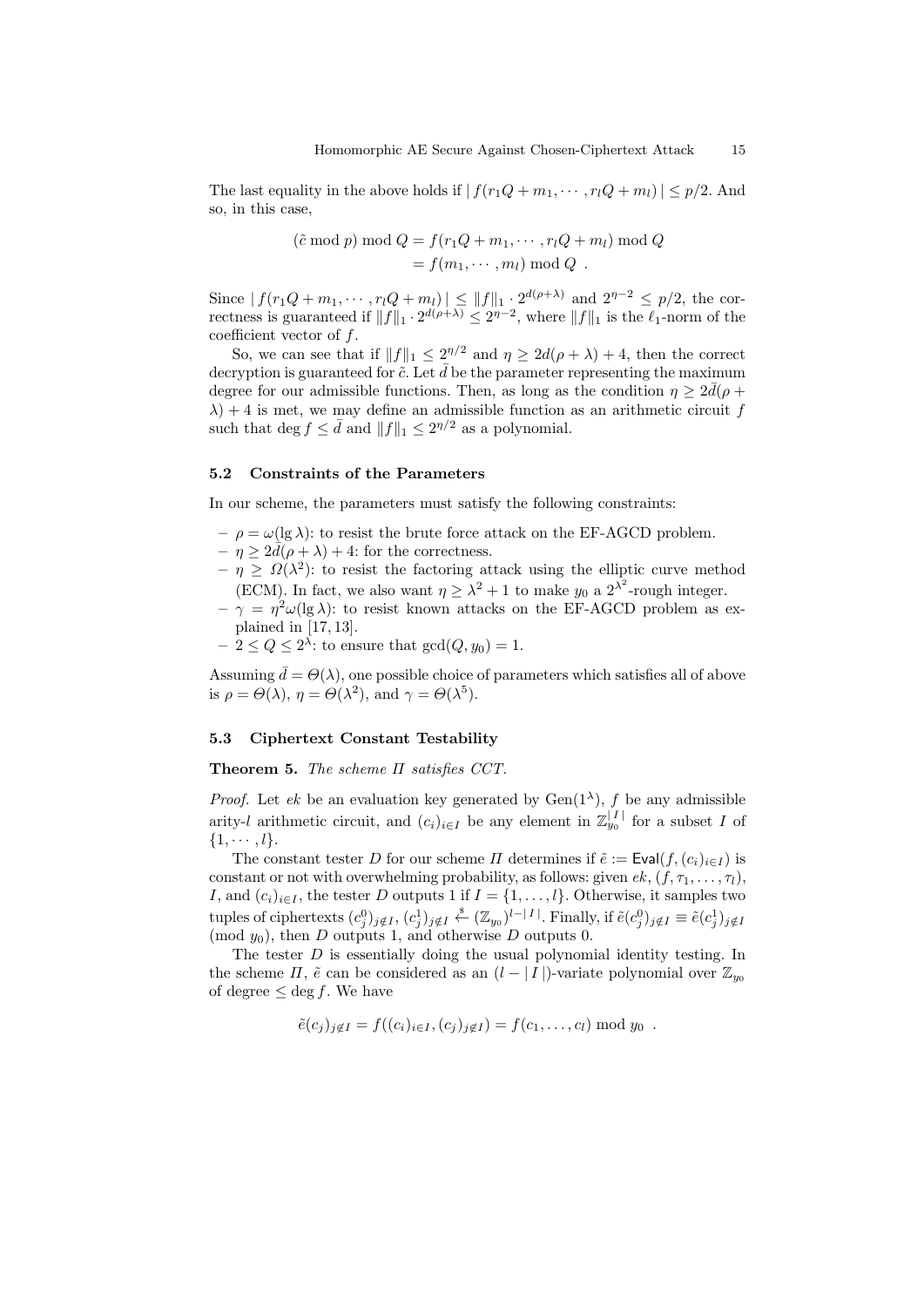When  $I = \{1, \dots, l\}$ ,  $\tilde{e}$  is clearly constant and D outputs 1 correctly. In case  $I \neq \{1, \dots, l\}$ , consider the function  $\tilde{e}' := \tilde{e} - \tilde{e}(c_j^0)_{j \notin I} \mod y_0$  for  $(c_j^0)_{j \notin I} \in$  $(\mathbb{Z}_{y_0})^{l-|I|}$ . If  $\tilde{e}$  is constant, then  $\tilde{e}'$  is constantly zero and  $\tilde{e}'(c_j^1)_{j\notin I} = \tilde{e}(c_j^1)_{j\notin I}$  $\tilde{e}(c_j^0)_{j \notin I} \equiv 0 \pmod{y_0}$  for any  $(c_j^1)_{j \notin I} \in (\mathbb{Z}_{y_0})^{I-|I|}$ . So,  $\tilde{e}(c_j^0)_{j \notin I} \equiv \tilde{e}(c_j^1)_{j \notin I}$ (mod  $y_0$ ) and D outputs 1 correctly. If  $\tilde{e}$  is not constant, then  $\tilde{e}'$  is not constantly zero and D outputs the incorrect answer 1 when  $\tilde{e}(c_j^0)_{j \notin I} \equiv \tilde{e}(c_j^1)_{j \notin I}$  (mod  $y_0$ ), that is,  $\tilde{e}'(c_j^1)_{j \notin I} \equiv 0 \pmod{y_0}$ . This is the only case when D is incorrect. So the error probability of the tester  $D$  is

$$
\Pr\left[\,\tilde{e}'(c_j^1)_{j\notin I} \equiv 0 \,\,\text{mod}\,\, y_0 \mid (c_j^1)_{j\notin I} \stackrel{\hspace{0.1em}\mathsf{\scriptscriptstyle\$}}{\leftarrow} (\mathbb{Z}_{y_0})^{l-|I|}\right] \;,
$$

when  $\tilde{e}'$  is not constantly zero.

Since  $y_0$  is chosen as a  $2^{\lambda^2}$ -rough random integer, with negligible exception,  $y_0$  is square-free and  $\tilde{e}'$  is not constantly zero modulo a prime factor  $p' \geq 2^{\lambda^2}$  of  $y_0$ . Then, using Schwartz-Zippel lemma,

$$
\Pr\left[\tilde{e}'(c_j^1)_{j\notin I} \equiv 0 \mod y_0 \middle| (c_j^1)_{j\notin I} \stackrel{\text{g}}{\leftarrow} (\mathbb{Z}_{y_0})^{l-|I|}\right] \le \Pr\left[\tilde{e}'(c_j^1)_{j\notin I} \equiv 0 \mod p' \middle| (c_j^1)_{j\notin I} \stackrel{\text{g}}{\leftarrow} (\mathbb{Z}_{p'})^{l-|I|}\right] \le \frac{\deg f}{p'} \le \frac{\bar{d}}{2^{\lambda^2}} = negl(\lambda) .
$$

Therefore, the error probability of the tester  $D$  is negligible.

# 6 Security

In this section, we prove our HAE scheme satisfies both IND-CPA and SUF-CPA. From this, we conclude that  $\Pi$  is IND-CCA and SUF-CCA by Theorem 3 and Theorem 4. For simplicity, we consider the scheme  $\Pi$  as an ideal scheme obtained by replacing the PRF F with a real random function from  $\{0,1\}^{\lambda}$  into  $\mathbb{Z}_{q_0}$ . If F is secure, then the real scheme is secure if the ideal scheme is.

### 6.1 Privacy

As mentioned earlier, Coron et al. proved the equivalence of the EF-AGCD and the decisional EF-AGCD in [14]. So, Theorem 6 actually says that  $\Pi$  is IND-CPA under the EF-AGCD assumption.

**Theorem 6.** The scheme  $\Pi$  is IND-CPA under the decisional  $(\rho, \eta, \gamma)$ -EF-AGCD assumption.

Proof. We prove this theorem by a hybrid argument to transform the game IND-CPA into another game that is infeasible to break.

Let A be a PPT adversary engaging in the game IND-CPA. Without loss of generality, we assume that A makes exactly  $q = q(\lambda)$  encryption queries. For each  $i \in \{0, \ldots, q\}$ , define IND-CPA<sup>i</sup> to be the game that is equal to IND-CPA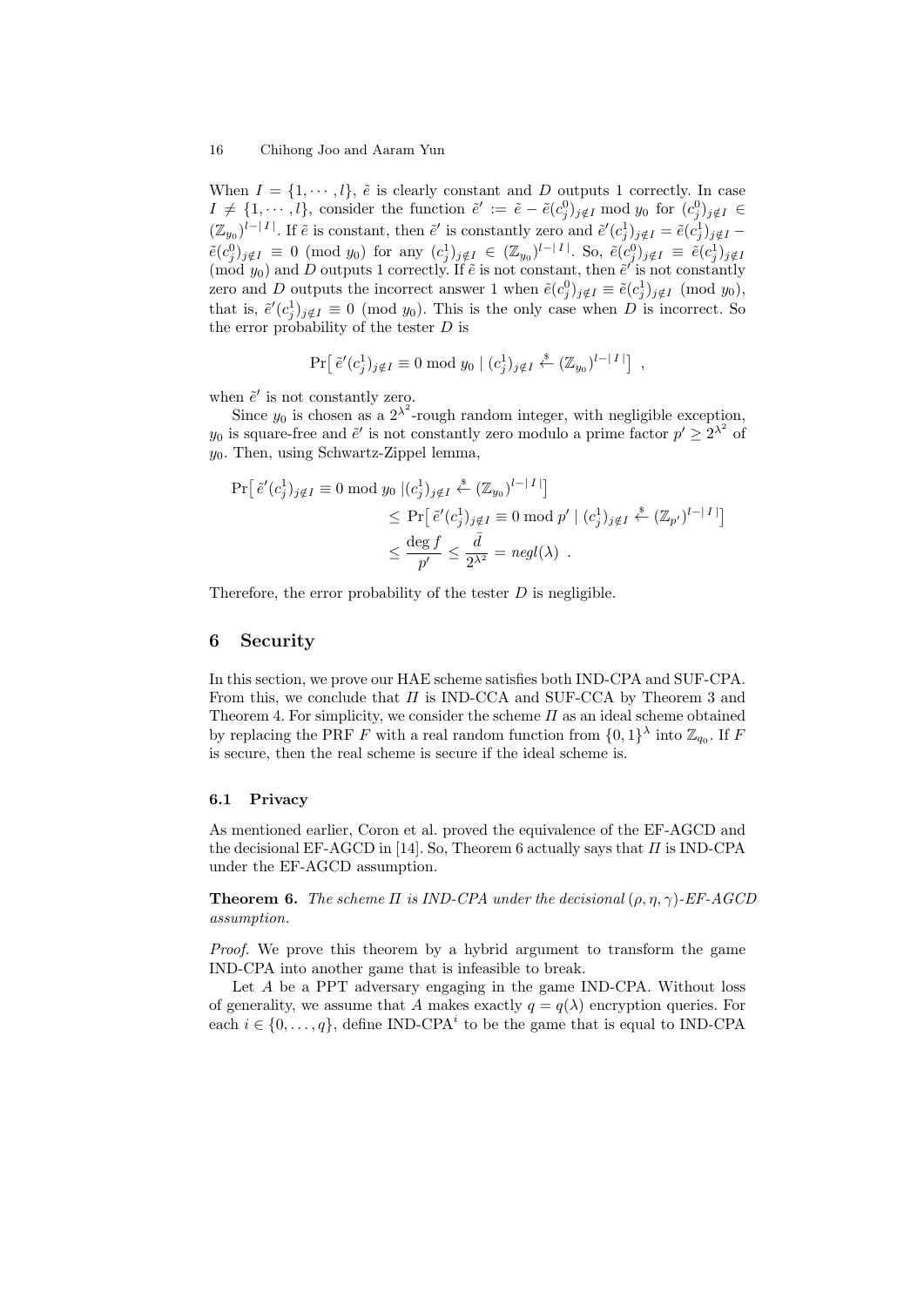except that the first  $i$  encryption queries are answered by a sample from the uniform distribution over the ciphertext space  $\mathbb{Z}_{y_0}$ .

By definition,  $IND-CPA^0 = IND-CPA$ . So,

$$
\mathbf{Adv}_{\Pi,A}^{\text{IND-CPA}^0}(\lambda) = \mathbf{Adv}_{\Pi,A}^{\text{IND-CPA}}(\lambda) ,
$$

And the game  $IND-CPA<sup>q</sup>$  does not reveal any information about the randomly chosen bit  $b$ . So,

$$
\mathbf{Adv}_{\Pi,A}^{\text{IND-CPA}^q}(\lambda) = 0.
$$

Now consider the difference of each consecutive two games. We want to show that for each  $i \in \{1,\ldots,q\}$ , the difference between  $\mathbf{Adv}_{\Pi,A}^{\text{IND-CPA}^{i-1}}(\lambda)$ and  $\mathbf{Adv}_{II,A}^{\text{IND-CPA}^i}(\lambda)$  is not greater than the advantage for the the decisional  $(\rho, \eta, \gamma)$ -EF-AGCD problem. For this purpose, we construct a PPT distinguisher  $D(1^{\lambda}, y_0, \mathcal{D}(p, q_0, \rho), z)$  for the decisional  $(\rho, \eta, \gamma)$ -EF-AGCD problem as follows: D starts the simulation of the game IND-CPA $i_{\Pi,A}^{i-1}$  or IND-CPA $i_{\Pi,A}^i$  giving  $y_0$  as an evaluation key to A. And  $b \stackrel{s}{\leftarrow} \{0,1\}$ . Let  $(\tau, m_0, m_1) \in \{0,1\}^{\lambda} \times \mathbb{Z}_Q \times \mathbb{Z}_Q$  be the j-th encryption query of A. Then D replies A with  $c := (xQ + m_b) \bmod y_0$ , where  $x$  is chosen as below.

$$
j \leq i - 1 \implies x \stackrel{s}{\leftarrow} \mathbb{Z}_{y_0} ,
$$
  
\n
$$
j = i \implies x = z ,
$$
  
\n
$$
j \geq i + 1 \implies x \leftarrow \mathcal{D}(p, q_0, \rho) .
$$

Finally,  $D$  returns  $b'$ , which is the output of  $A$ .

Note that  $gcd(y_0, Q) = 1$  since  $y_0$  is  $2^{\lambda^2}$ -rough and  $Q \le 2^{\lambda}$ . Consider the answer  $c = (xQ + m_b) \mod y_0$  produced by D for an encryption query. If  $x \stackrel{s}{\leftarrow} \mathbb{Z}_{y_0}$ , then c is also uniformly distributed over  $y_0$ . And if  $x \leftarrow \mathcal{D}(p, q_0, \rho)$ , then the distribution of c is identical to the distribution of  $Enc(sk, \tau, m_b)$ . Therefore, if  $z \stackrel{\$}{\leftarrow} \mathbb{Z}_{y_0}$ , then D simulates the game IND-CPA<sup>i</sup>. And if  $z \leftarrow \mathcal{D}(p, q_0, \rho)$ , then D simulates the game IND-CPA<sup>*i*-1</sup>. So, the difference between  $\mathbf{Adv}_{II,A}^{\text{IND-CPA}^{i-1}}(\lambda)$ and  $\mathbf{Adv}_{II,A}^{\text{IND-CPA}^i}(\lambda)$  is not greater than the advantage of D for the the decisional  $(\rho, \eta, \gamma)$ -EF-AGCD problem, which is negligible by the decisional  $(\rho, \eta, \gamma)$ -EF-AGCD assumption. That is,

$$
\left| \mathbf{Adv}_{\Pi,A}^{\text{IND-CPA}^{i-1}}(\lambda) - \mathbf{Adv}_{\Pi,A}^{\text{IND-CPA}^{i}}(\lambda) \right| = negl(\lambda) ,
$$

for any  $i \in \{1, \cdots, q\}.$ Hence,

$$
\mathbf{Adv}_{\Pi,A}^{\text{IND-CPA}}(\lambda) \le \mathbf{Adv}_{\Pi,A}^{\text{IND-CPA}^q}(\lambda) + \sum_{i=1}^q \left| \mathbf{Adv}_{\Pi,A}^{\text{IND-CPA}^{i-1}}(\lambda) - \mathbf{Adv}_{\Pi,A}^{\text{IND-CPA}^i}(\lambda) \right|
$$
  

$$
\le 0 + q \cdot negl(\lambda)
$$
  
= negl(\lambda) .

Consequently,  $\mathbf{Adv}_{\Pi,A}^{\text{IND-CPA}}(\lambda)$  is negiligible for any PPT adversary A and  $\Pi$ is IND-CPA.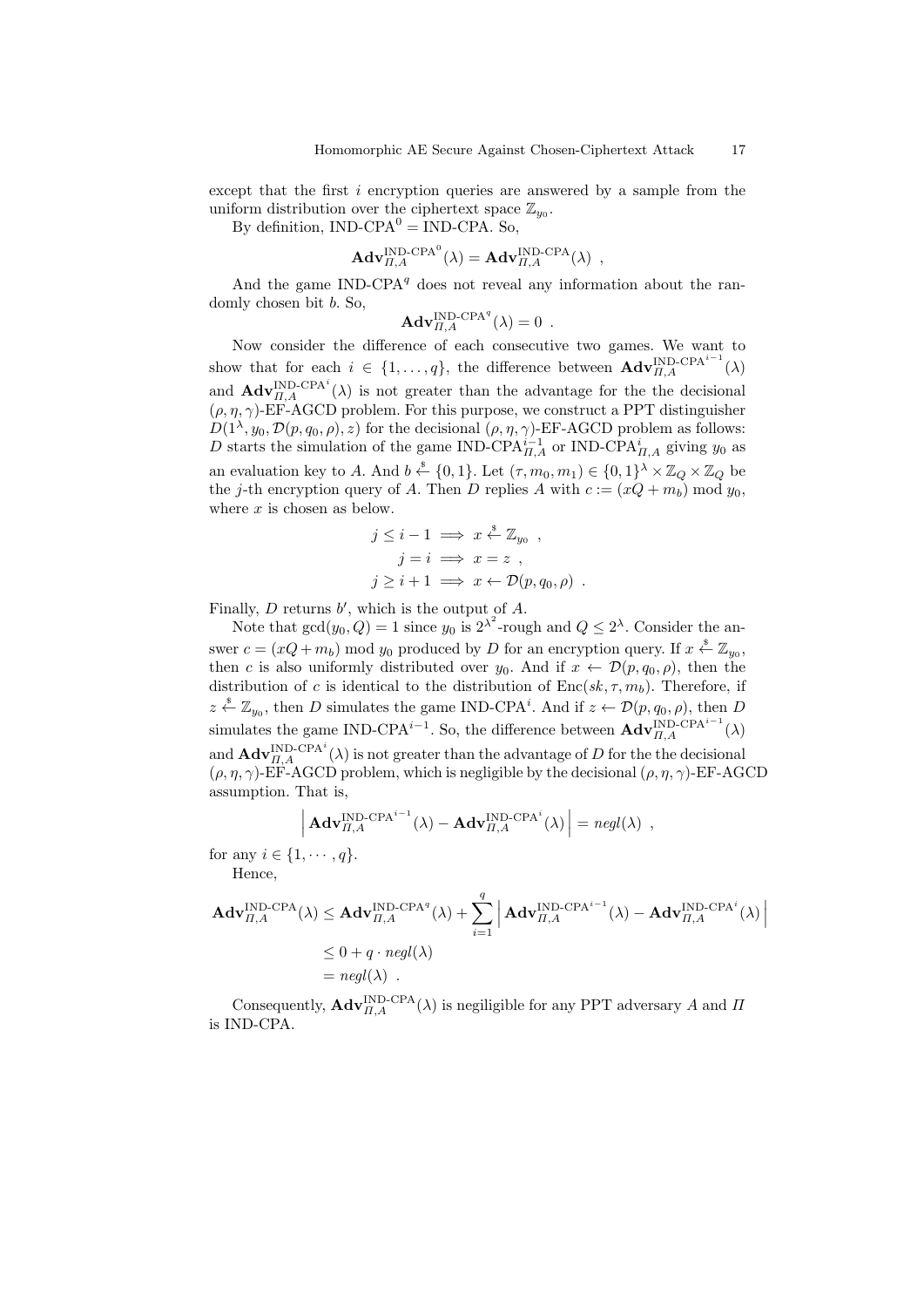#### 6.2 Authenticity

**Theorem 7.** If the  $(\rho, \eta, \gamma)$ -EF-AGCD assumption holds, then the scheme  $\Pi$  is SUF-CPA.

Proof. Suppose there exists a PPT adversary A for the game SUF-CPA such that

$$
Pr[ \text{SUF-CPA}_{\Pi,A}(1^{\lambda}) = 1 ] \ge \epsilon(\lambda) ,
$$

for some non-negligible function  $\epsilon > 0$ .

Then, we construct a PPT solver  $B(1^{\lambda}, y_0, \mathcal{D}(p, q_0, \rho))$  for the  $(\rho, \eta, \gamma)$ -EF-AGCD problem as follows: B starts the simulation of the game SUF-CPA $_{\Pi,A}$  giving  $y_0$ as an evaluation key to A. For an encryption query  $(\tau, m) \in \{0, 1\}^{\lambda} \times \mathbb{Z}_Q$  of A, B replies A with  $c := (xQ + m) \mod y_0$ , where  $x \leftarrow \mathcal{D}(p, q_0, \rho)$ . Eventually, A outputs a forgery attempt  $((f, \tau_1, \cdots, \tau_l), \hat{c})$ . Let I be the set of  $i \in \{1, \ldots, l\}$ where  $\tau_i$  is used, and for each  $i = 1, \ldots, l$ , choose  $c_i \stackrel{\$}{\leftarrow} \mathbb{Z}_{y_0}$  if  $i \notin I$ , and let  $c_i$ be the unique ciphertext returned by the encryption query involving  $\tau_i$  if  $i \in I$ . Now B computes  $\tilde{c} = f(c_1, \dots, c_l) \mod y_0$ , and outputs  $y_0 / \gcd(y_0, \tilde{c} - \hat{c})$ .

For the similar reason as in Theorem 6, the simulation of the encryption oracle by B is exact.

Consider the forgery attempt  $((f, \tau_1, \dots, \tau_l), \hat{c})$  made by A. If it is a type 1 strong forgery, then  $\tilde{e} := \text{Eval}(f, (c_i)_{i \in I})$  is not constant. Since  $y_0$  is chosen as a  $2^{\lambda^2}$ -rough random integer, with negligible exception,  $y_0$  is square-free and  $\tilde{e}$  is not constantly  $\hat{c}$  modulo a prime factor  $p' \geq 2^{\lambda^2}$  of  $y_0$ . So, using Schwartz-Zippel lemma,

$$
\Pr\left[\tilde{e}(c_j)_{j\notin I}\equiv \hat{c} \bmod y_0 \, |(c_j)_{j\notin I} \stackrel{\text{g}}{\leftarrow} (\mathbb{Z}_{y_0})^{l-|I|}\right] \le \Pr\left[\tilde{e}(c_j)_{j\notin I}\equiv \hat{c} \bmod p' \mid (c_j)_{j\notin I} \stackrel{\text{g}}{\leftarrow} (\mathbb{Z}_{p'})^{l-|I|}\right] \le \frac{\deg f}{p'} \le \frac{\bar{d}}{2^{\lambda^2}} = negl(\lambda) .
$$

This means that  $\tilde{c} = \tilde{e}(c_i)_{i \notin I} \neq \hat{c} \mod y_0$  with overwhelming probability. If  $((f, \tau_1, \dots, \tau_l), \hat{c})$  is a type 2 strong forgery, then again we have  $\tilde{e}(c_i)_{i \notin I} = \tilde{c} \neq$  $\hat{c} \mod y_0$ .

Hence in both cases, we have  $\tilde{c} \not\equiv \hat{c} \mod y_0$ , but also  $\tilde{c} \equiv \hat{c} \mod q_0$ , since any strong forgery is valid. Therefore,  $gcd(y_0, \hat{c} - \tilde{c}) = q_0$  and the output of B is exactly  $p$  with overwhelming probability if the forgery attempt of  $A$  is a successful strong forgery. Since  $A$  succeeds with non-negligible probability,  $B$ outputs the correct answer  $p$  with non-negligible probability.

Acknowledgments. We thank the anonymous reviewers for their careful reading of our paper and helpful comments.

This research was supported by Basic Science Research Program through the National Research Foundation of Korea (NRF) funded by the Ministry of Education (No. 2011-0025127) and was also supported by the year of 2010 Research Fund of the UNIST (Ulsan National Institute of Science and Technology).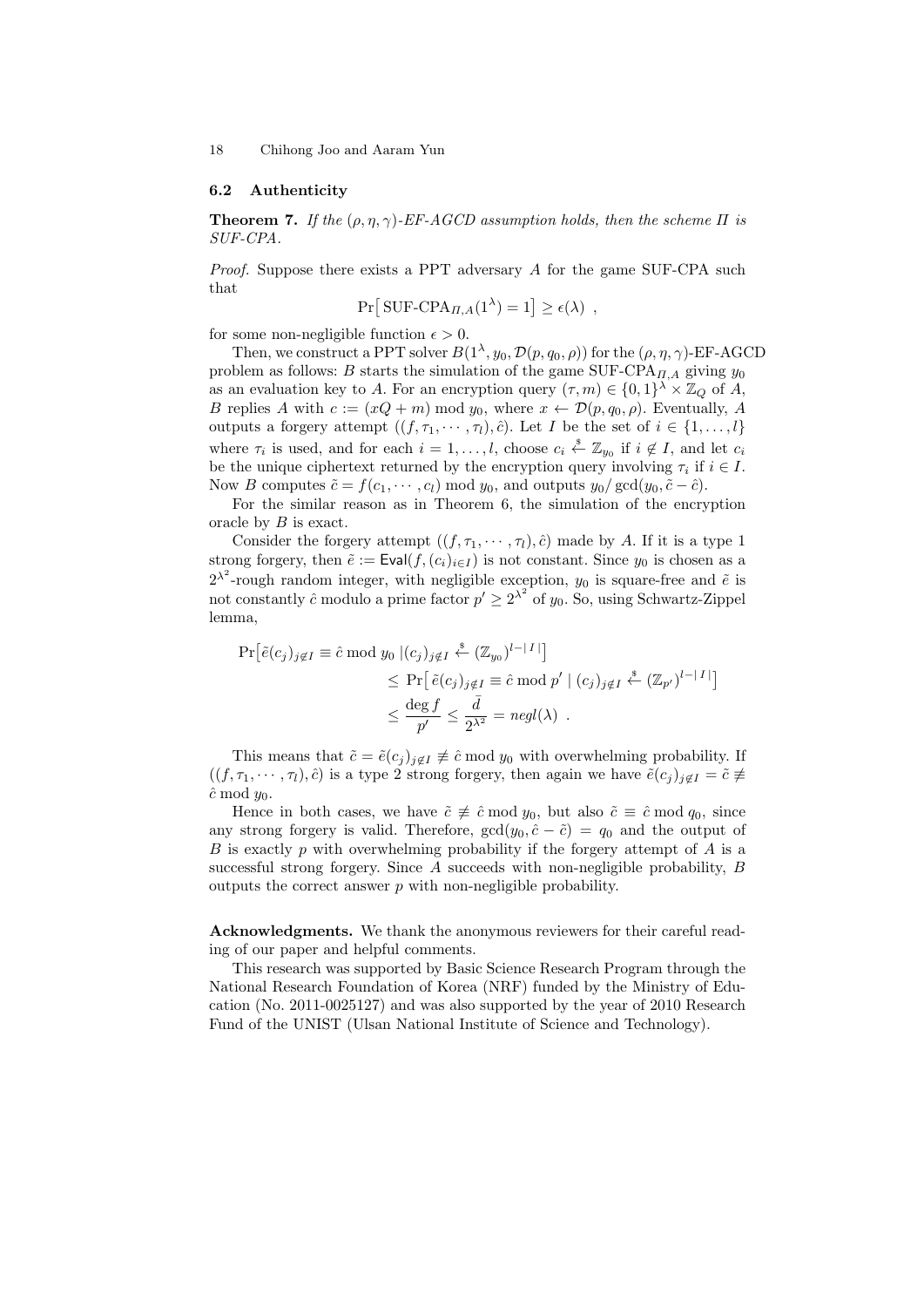# References

- 1. Bellare, M., Desai, A., Jokipii, E., Rogaway, P.: A concrete security treatment of symmetric encryption. In: Proceedings of the 38th Annual Symposium on Foundations of Computer Science. pp. 394–403 (1997)
- 2. Bellare, M., Goldreich, O., Mityagin, A.: The power of verification queries in message authentication and authenticated encryption. Cryptology ePrint Archive, Report 2004/309 (2004)
- 3. Bellare, M., Hofheinz, D., Kiltz, E.: Subtleties in the definition of IND-CCA: When and how should challenge decryption be disallowed? J. Cryptol. (2013)
- 4. Bellare, M., Namprempre, C.: Authenticated encryption: Relations among notions and analysis of the generic composition paradigm. J. Cryptol. 21(4), 469–491 (2008)
- 5. Boneh, D., Freeman, D.M.: Homomorphic signatures for polynomial functions. In: Paterson, K.G. (ed.) EUROCRYPT 2011. LNCS, vol. 6632, pp. 149–168. Springer, Heidelberg (2011)
- 6. Brakerski, Z.: Fully homomorphic encryption without modulus switching from classical GapSVP. In: Safavi-Naini, R., Canetti, R. (eds.) CRYPTO 2012. LNCS, vol. 7417, pp. 868–886. Springer, Heidelberg (2012)
- 7. Brakerski, Z., Gentry, C., Halevi, S.: Packed ciphertexts in LWE-based homomorphic encryption. In: Kurosawa, K., Hanaoka, G. (eds.) PKC 2013. LNCS, vol. 7778, pp. 1–13. Springer, Heidelberg (2013)
- 8. Brakerski, Z., Gentry, C., Vaikuntanathan, V.: (Leveled) fully homomorphic encryption without bootstrapping. In: Proceedings of the 3rd Innovations in Theoretical Computer Science Conference. pp. 309–325. ITCS 2012, ACM (2012)
- 9. Brakerski, Z., Vaikuntanathan, V.: Efficient fully homomorphic encryption from (standard) LWE. In: Foundations of Computer Science (FOCS), 2011 IEEE 52nd Annual Symposium on. pp. 97–106. IEEE Computer Society CPS (2011)
- 10. Brakerski, Z., Vaikuntanathan, V.: Fully homomorphic encryption from Ring-LWE and security for key dependent messages. In: Rogaway, P. (ed.) CRYPTO 2011. LNCS, vol. 6841, pp. 505–524. Springer, Heidelberg (2011)
- 11. Catalano, D., Fiore, D.: Practical homomorphic MACs for arithmetic circuits. In: Johansson, T., Nguyen, P.Q. (eds.) EUROCRYPT 2013. LNCS, vol. 7881, pp. 336–352. Springer, Heidelberg (2013)
- 12. Catalano, D., Fiore, D., Warinschi, B.: Homomorphic signatures with efficient verification for polynomial functions. In: Garay, J.A., Gennaro, R. (eds.) CRYPTO 2014. LNCS, vol. 8616, pp. 371–389. Springer, Heidelberg (2014)
- 13. Cheon, J.H., Coron, J.S., Kim, J., Lee, M.S., Lepoint, T., Tibouchi, M., Yun, A.: Batch fully homomorphic encryption over the integers. In: Johansson, T., Nguyen, P.Q. (eds.) EUROCRYPT 2013. LNCS, vol. 7881, pp. 315–335. Springer, Heidelberg (2013)
- 14. Coron, J.S., Lepoint, T., Tibouchi, M.: Scale-invariant fully homomorphic encryption over the integers. In: Krawczyk, H. (ed.) PKC 2014. LNCS, vol. 8383, pp. 311–328. Springer, Heidelberg (2014)
- 15. Coron, J.S., Mandal, A., Naccache, D., Tibouchi, M.: Fully homomorphic encryption over the integers with shorter public keys. In: Rogaway, P. (ed.) CRYPTO 2011. LNCS, vol. 6841, pp. 487–504. Springer, Heidelberg (2011)
- 16. Coron, J.S., Naccache, D., Tibouchi, M.: Public key compression and modulus switching for fully homomorphic encryption over the integers. In: Pointcheval, D., Johansson, T. (eds.) EUROCRYPT 2012. LNCS, vol. 7237, pp. 446–464. Springer, Heidelberg (2012)